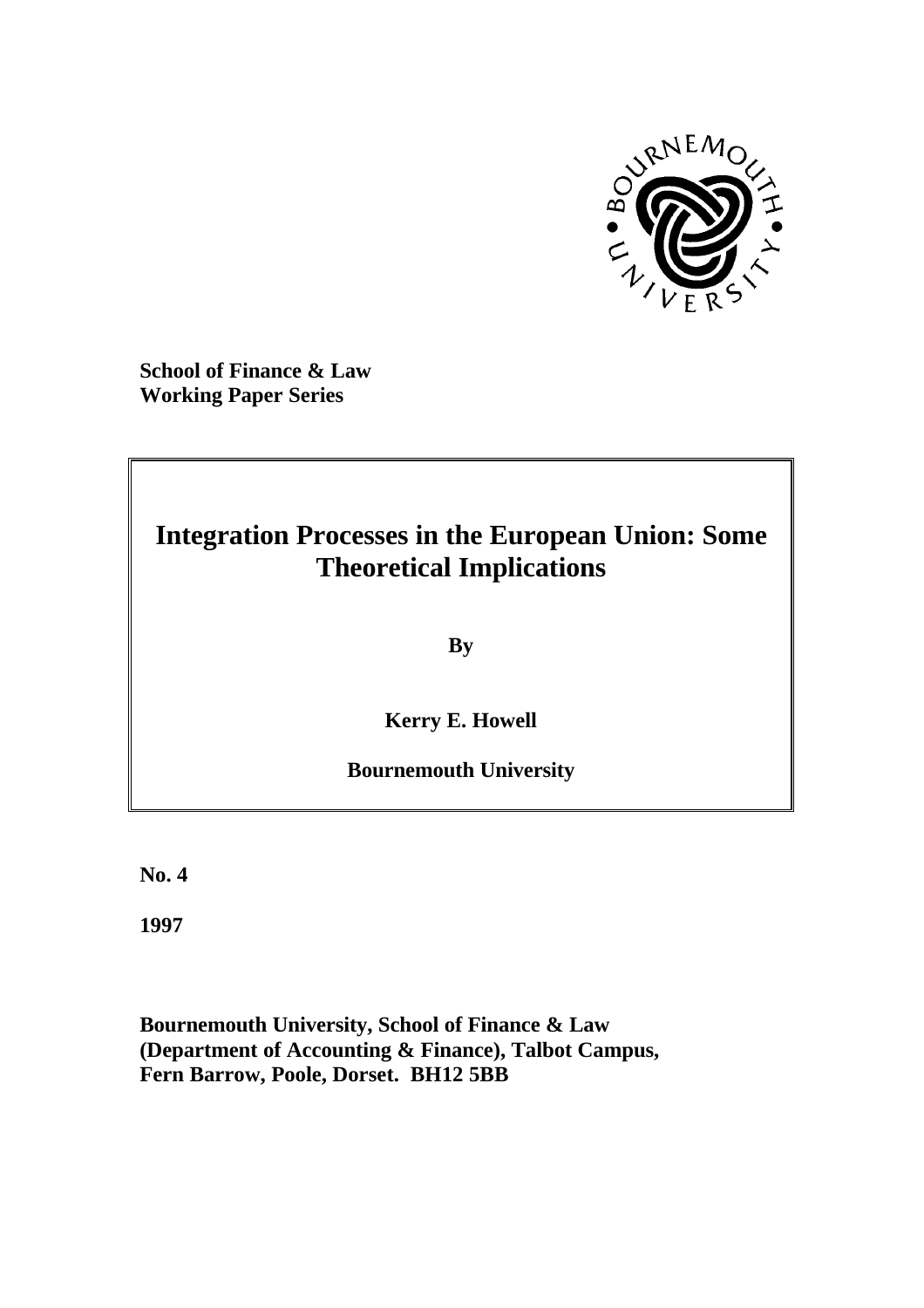Published 1997 by the School of Finance and Law, Bournemouth University, Talbot Campus, Fern Barrow, Poole, Dorset, BH12 5BB.

For further details contact:

#### **Kerry Howell**

School of Finance & Law Bournemouth University Fern Barrow Poole, BH12 5BB United Kingdom

Tel: (00)-1202-595541 Fax: (00)-1202-595261 Email: khowell@bournemouth.ac.uk ISBN ISBN: 1-85899-016-5.

Copyright is held by the individual author.

A catalogue record for this publication is available from the British Library.

#### *Acknowledgements*

The usual disclaimer applies.

For further information on the series, contact K. Howell, School of Finance & Law, Bournemouth University.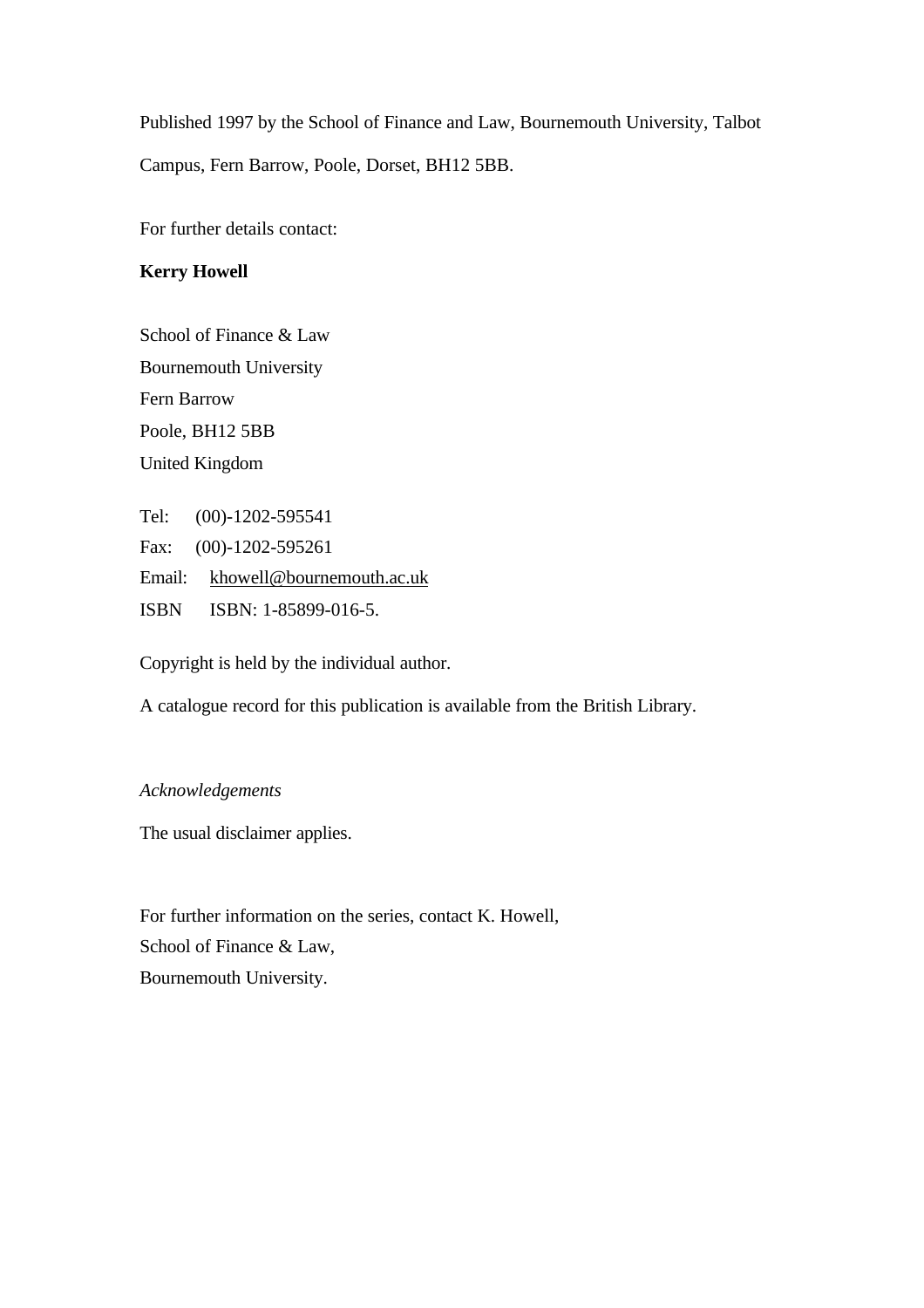# **Integration Processes in the European Union: Some Theoretical Implications**

**By**

**Kerry E. Howell Research Fellow and Senior Lecturer University of Bournemouth School of Finance and Law Poole, Dorset. BH12 5BB.**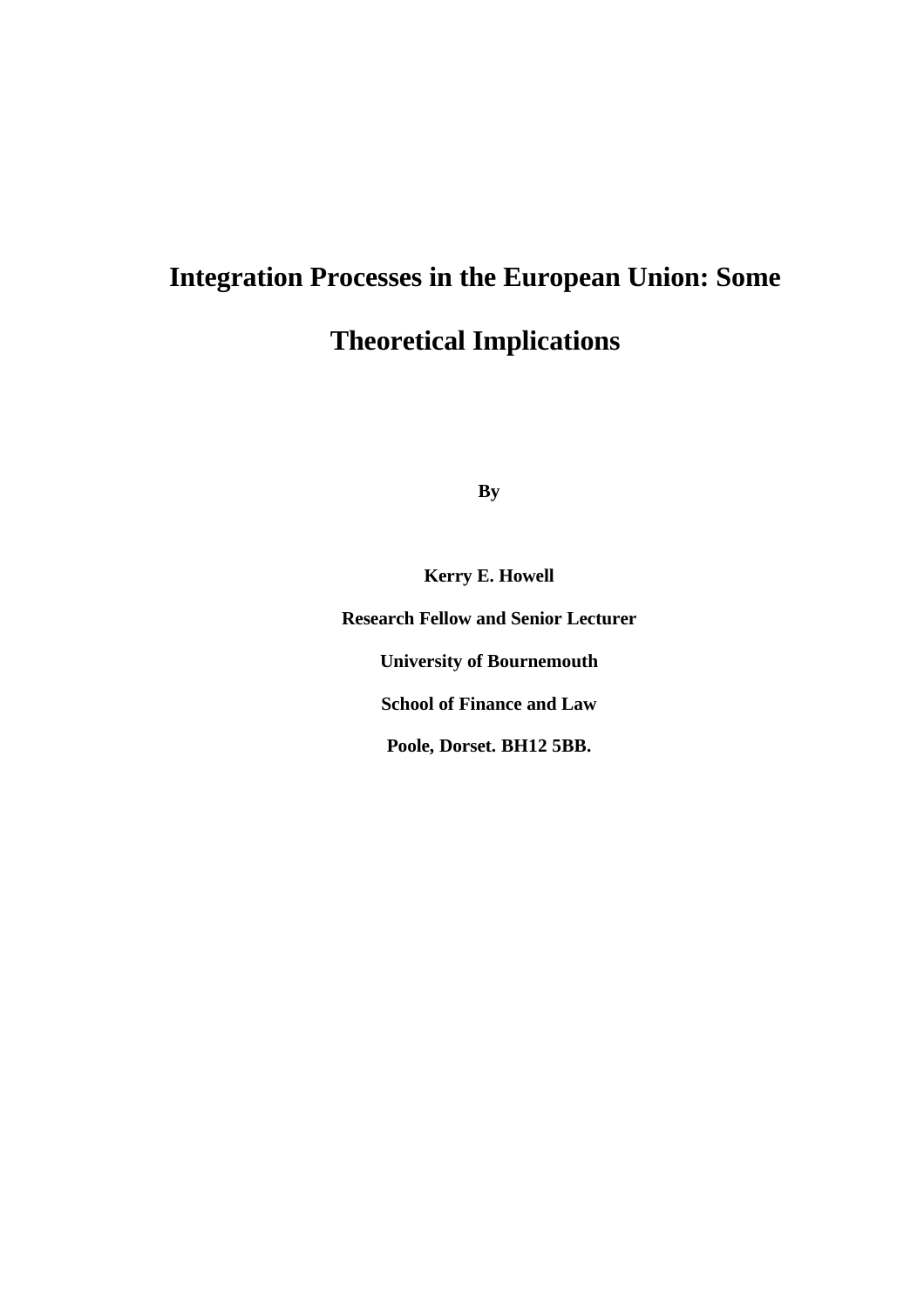## **Abstract**

*This paper examines the extent to which a neo-functional or intergovernmental process may be at work in the evolving European Union (EU). Indeed, it investigates two models of governance that relate to these theories to allow an understanding of decision-making procedures at the EU level. An analysis of a service sector (the life insurance industry) has been undertaken in respect of its relationships with the EU decision-making institutions and it is considered that through self-interest, national life insurance industries attempt to create a Single European Market (SEM) in their own image.*

*Following a discussion of the theoretical implications of neofunctionalism, intergovernmentalism, state-centric and multi-level governance the paper undertakes a comparative analysis of the Member States' regulatory regimes and combines this study with the results of a survey conducted in 1994 to create a regulation matrix: this gives an understanding of different regulatory environments in twelve Member States. Secondly, the survey results illustrate the separate kinds of regulatory environments that Member States wanted the single market to be and offers an explanation of how different understandings of legislation and regulatory structures may have been compromised. Additionally, a second survey and a number of interviews indicate decision-making procedures at the EU level and these are illustrated through a decision-making model. Finally, the extent of neo-functional and intergovernmental processes are posited in relation to the findings.*

*In theoretical terms the paper identifies aspects of both neo-functionalism and intergovernmentalism. Indeed, it considers that multi-level governance is the predominant means of decision-making at the EU level. On a practical level, the paper indicates implications for the financial services sector in relation to participation in the EU decision-making process. Fundamentally, the paper identifies a process in a situation that relates to financial services and tentatively makes generalisations in respect of other industries within the financial services sector.*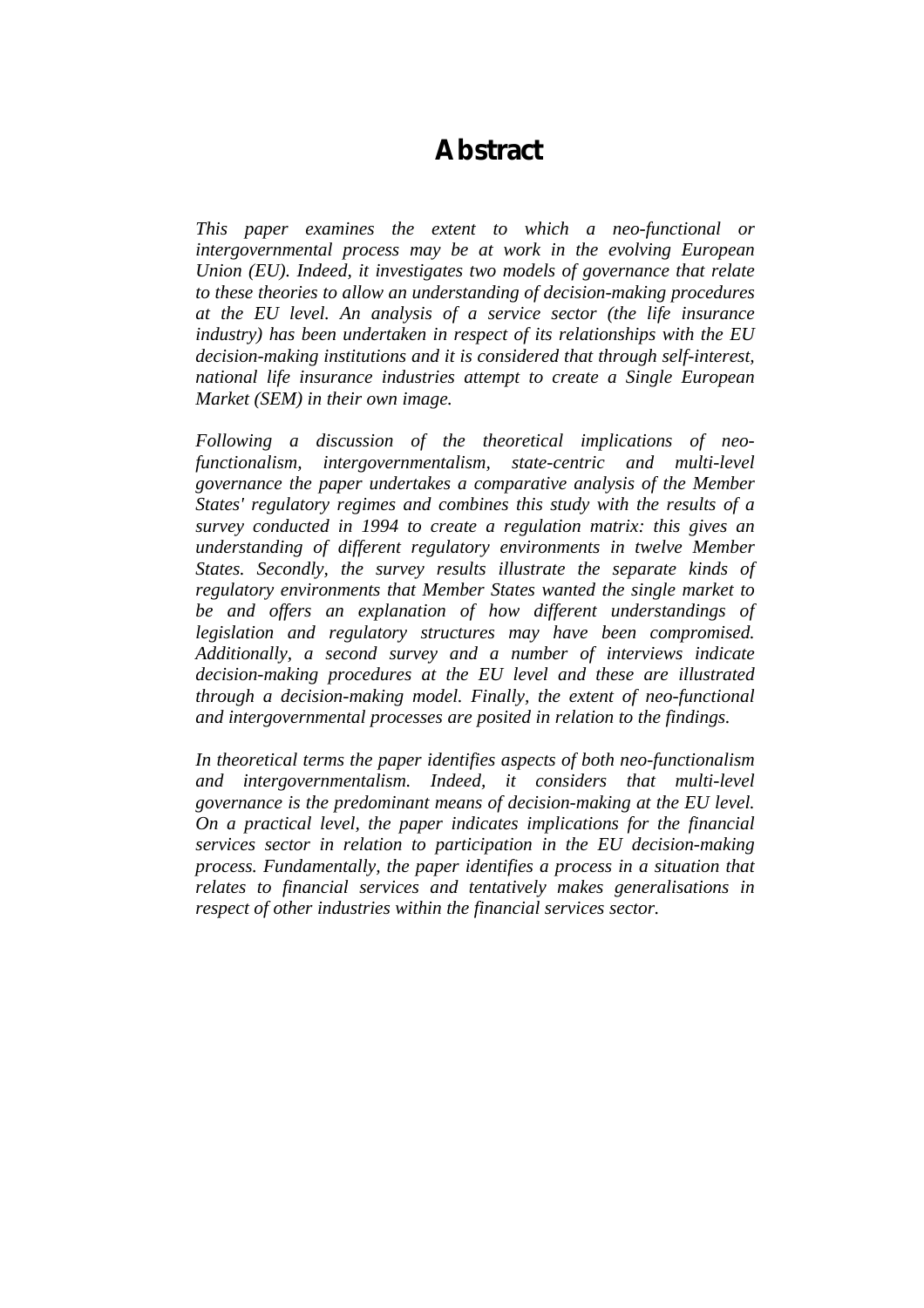*A conclusion of peace nullifies all existing reasons for future war, even if these are not yet known to the contracting parties (Kant, 1991; p 93).*

#### INTRODUCTION

This paper examines the extent to which a neo-functional or intergovernmental process may be at work in the evolving European Union (EU). Indeed, it investigates two models of governance that relate to these theories in an attempt to understand decision-making procedures at the EU level. An analysis of a service sector (the life insurance industry) has been undertaken in respect of its relationships with the EU decision-making institutions. It is considered that through self-interest, national life insurance industries attempt to create a market in their own image.

Following a discussion of the theoretical implications of neo-functionalism, intergovernmentalism, state-centric and multi-level governance the paper undertakes a comparative analysis of the Member States' legislative regimes and combines this study with the results of a survey conducted in 1994 to create a regulation matrix: this gives an understanding of different regulatory regimes in twelve Member States. Secondly, the survey results illustrate the separate kinds of regulatory environments that Member States wanted the single market to be and offers an explanation of how different understandings of legislation and regulatory structures may have been compromised. Additionally, a second survey and a number of interviews illustrate decision-making procedures at the EU level and these are illustrated through a decision-making model. Finally, the extent of neo-functional and intergovernmental processes are posited in relation to the findings.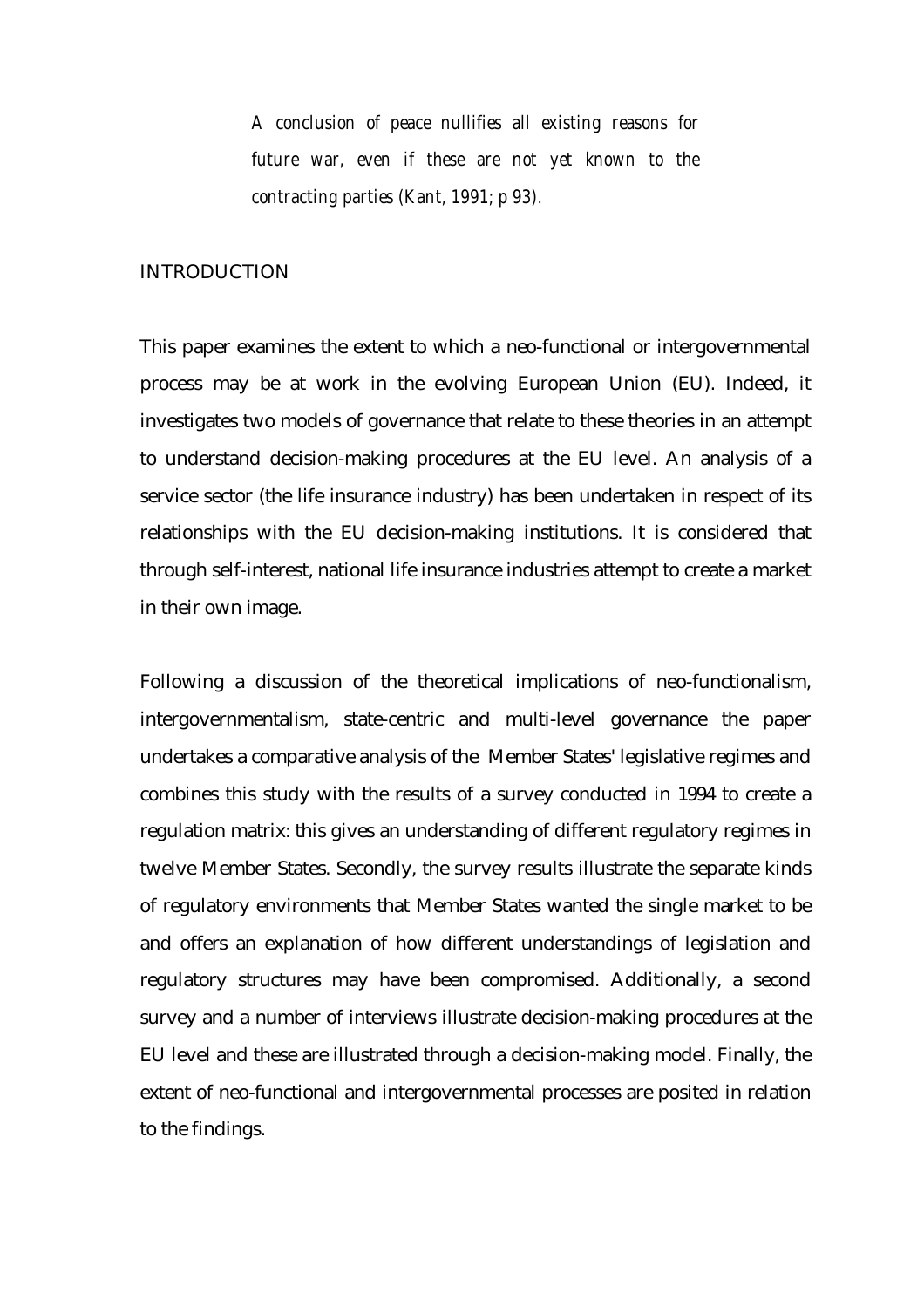#### NEO-FUNCTIONALISM AND INTERGOVERNMENTALISM

"Neo-functionalism and intergovernmentalism were contending theories of European integration in the 1960s but by the 1970s intergovernmentalism appeared to have carried the day, until in the 1980s the single market programme and the Single European Act led to a revival of neo-functionalist explanations" (George 1994 p 1). Indeed, neo-functionalism considers that the integration process is one where political actors are persuaded to allocate their loyalties and political activities towards another setting. Political actors are persuaded to do this through pressures from organised groups that express demands for further integration. The neo-functional model does not need overall consent it is driven by self-seeking interest groups who are restrained only by the acceptance of the rules of the game, rules they themselves have a hand in creating. It has been posited that integration results through the process of institutionalised patterns of interest group politics undertaken in existing organisations. The self seekers in this context are the individual Member State insurance industries and companies. Haas presented the European dimension as one where,

. . . political integration is the process whereby political actors in several distinct national settings are persuaded to shift their loyalties, expectations and political activities toward a new centre, whose institutions possess or demand jurisdiction over the preexisting national states. The end result of a process of political integration is a new political community, superimposed over the pre-existing ones (Haas, 1958; p 16).

On the other hand, intergovernmentalism is underpinned by the realist model of international politics. This considers that international relations is based on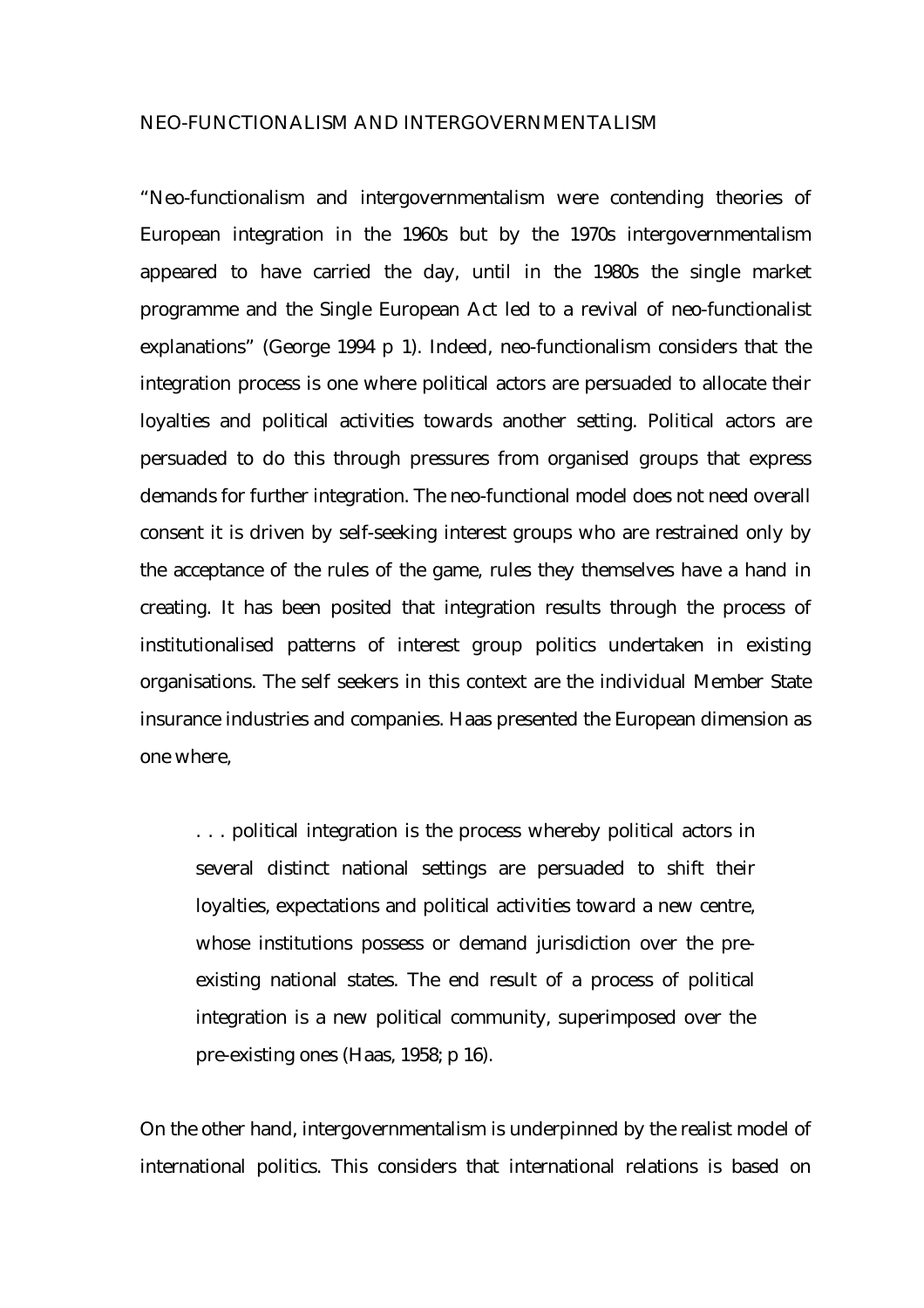power politics and that nation-states are the main actors in the international arena. Indeed, international relations in the form of foreign policy are pursued by nation-states. Consequently, these are the motors of change. However,

. . . political realism does not assume that the contemporary conditions under which foreign policy operates, with their extreme instability and the ever present threat of large scale violence cannot be changed . . . Nothing in the realist position militates against the assumption that the present division of the political world into nation states will be replaced by larger units of a quite different character, more in keeping with the technical potentialities and the moral requirements of the contemporary world (Morganthau, 1973; pp. 9-10).

But this may only be achieved through the forces at our disposal and these forces are provided in the form of the nation-state. The questions is; will the nationstate ever make itself obsolete?

Subject to this critique intergovernmentalism considers a number of points: firstly, it considers that regional integration should take global criteria into account; secondly, it contends that the real power-houses in the process of European integration are the nation-states and these will remain committed to national interest; finally, intergovernmentalists think that the transference between high and low politics would never take place; integration would be condoned in technical fields to ensure mutual benefit but would never move into areas like defence, monetary policy and national security.

There is no need to dispute the first of these points as everything is determined by wider parameters and historical change in this context neo-functionalism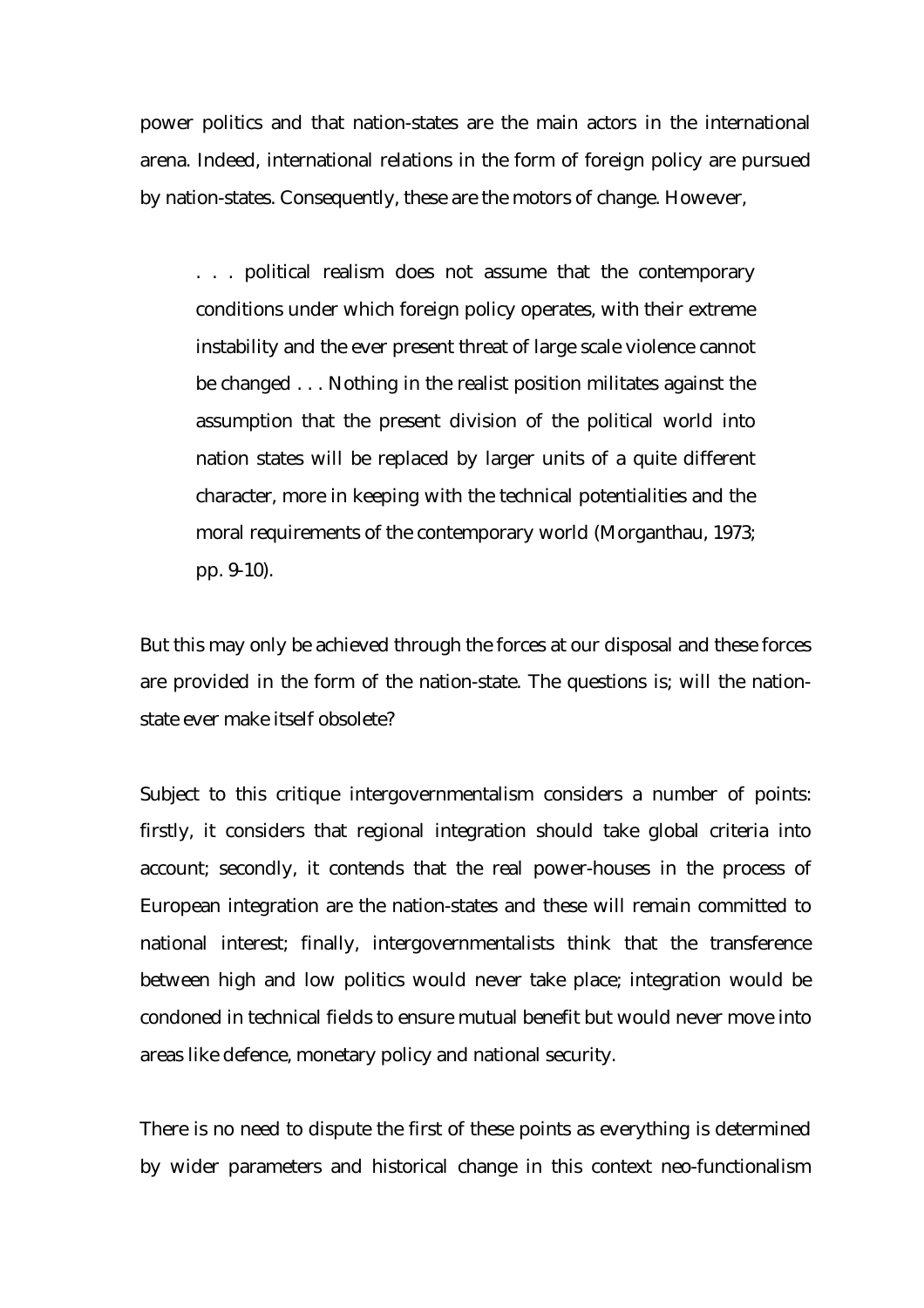considers global criteria. The second of these assumptions denies the neofunctional idea that through sector bargaining the political process would shift from the national to the supranational and overcome the dichotomy that the realists create for themselves; in terms of things will change but only through the perpetuation of what already exists. Finally, the third assumption may be disputed because of the potential advent of monetary union and the extensions of decision-making powers that the European institutions have incrementally accrued.

Mutimer (1989) revisits neo-functionalism and emphasises the importance of the SEA. He also considers that federalism is inappropriate when analysing the EU. However, he eventually dismisses neo-functionalism because ". . . even in amended form it is not sufficient" (ibid p 101); this, one may consider, is rather an ambitious statement given the evidence that his paper provides. Pederson (1992) considers that intergovernmentalism should be combined with elements of neo-functionalism to enable a new framework of analysis. Keohane and Hoffman (1990, 1991) emphasise a pooling of sovereignty rather than its transference from the Member States to supranational institutions. A stronger intergovernmental stance is taken by Moravcsik (1991, 1993) whose analysis of the SEA considers that the primary source of integration resides with the Member States themselves. A more neo-functional perspective is taken by Sandholtz and Zysman (1989) who contended that three groups reshaped the EU: industrial elites, EU institutions and Member State governments. Furthermore, Sandholtz (1994) investigates why Member States are prepared to give up their currencies and the sovereignty this entails. He contends that membership of the EU defines preference parameters and decisions. Intergovernmentalism alone fails to explain the impact that membership of the EU has on Member State preferences, interests and demands. Indeed, if European integration is to be fully understood a combination of approaches is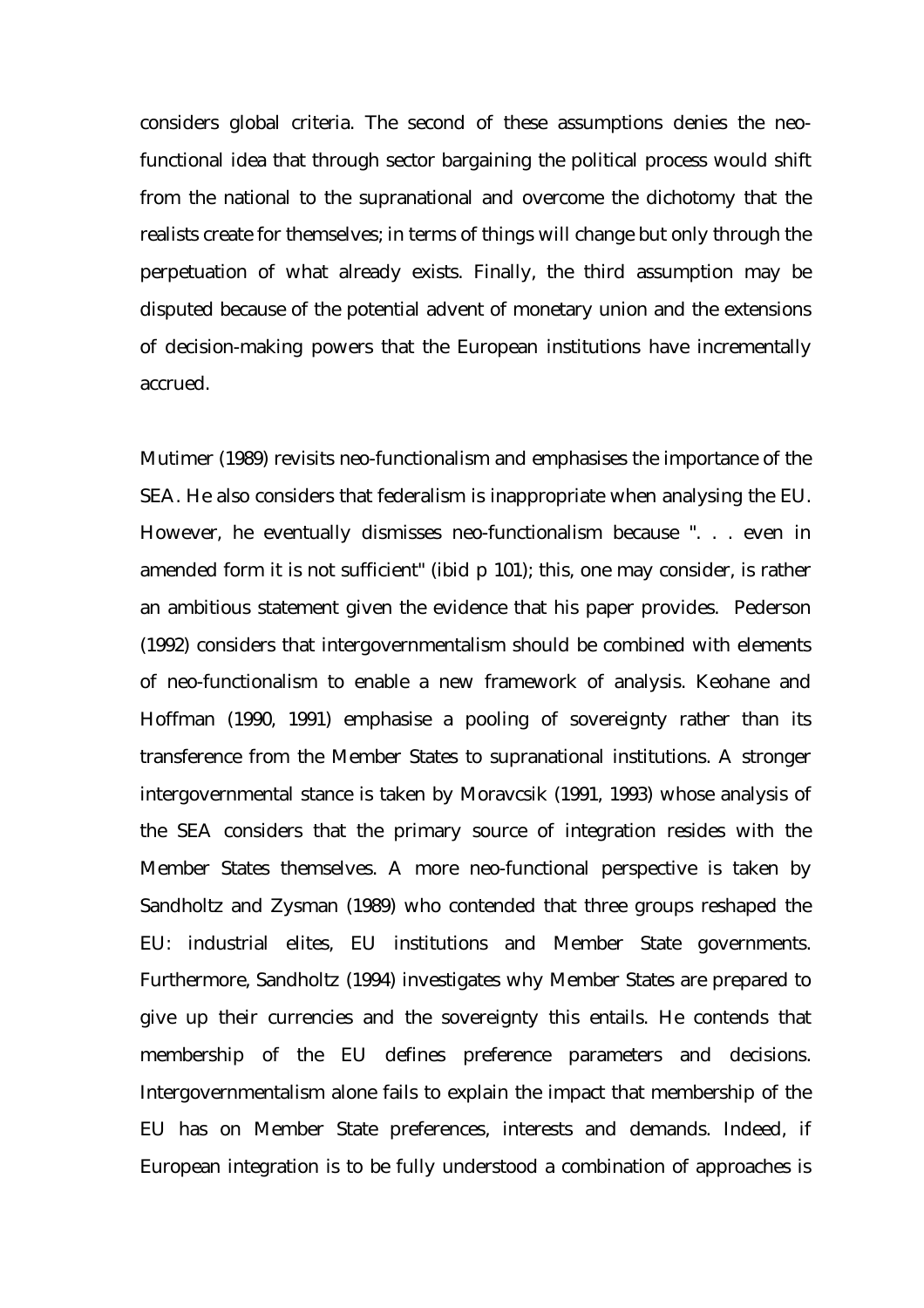necessary. This is a theme that has also been posited by Tranholme-Mikkelsen (1991), George (1994, 1995), Gehring (1996) who also consider that further empirical work is necessary to enable greater understanding. In an empirical study of European integration over the late 1960s and early 1970s, Kirchner (1976) argues that the ". . . logic and forces outlined by Haas were generally found to be operative" (p 4).

Peterson (1995) considers that ". . . the gap remains wide between theoretical models which seek to explain broad patterns of European integration and those which seek to explain the EU's policy-making process" (p 69). However, the debate has turned toward governance through the arguments initiated by Keohane and Hoffman (1991), Marks (1993), Marks *et al* (1996) and Marks *et al* (1996a). A number of questions have been formed regarding the political order that is emerging in the EU and based on more general theories, policy-making has been investigated. Indeed, two theories predominate within the debate.

On the one side, functionalists and neo-functionalists have conceived of the process of institutional innovation as one of integration in which supranational institutions compromise state autonomy and sovereignty by shaping institutional competencies, resources and decision-making rules. On the other side . . . intergovernmental theorists have argued that member states and their executives continue to dominate decision-making in the European Community . . . While they differ substantively, these contending accounts share a fundamental assumption about how to conceptualise the European Community. Both view the defining features of the outcome in terms of the relative role of supranational versus national institutions. They share a conception of the outcome of institution building in the European Community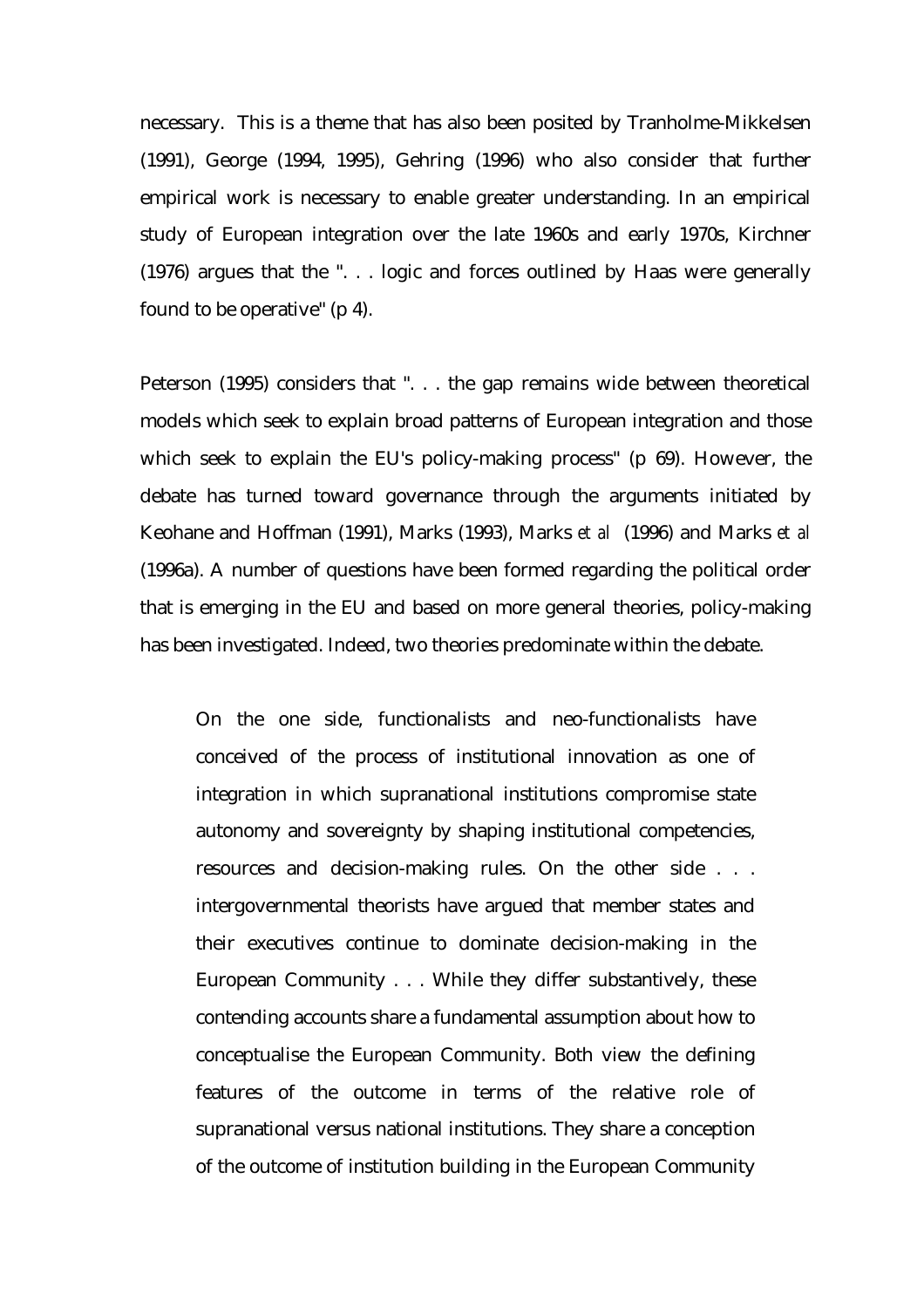as varying along a dimension characterised by intergovernmentalism at one extreme and a supranational state at the other (Marks, 1993; p 391).

#### STATE-CENTRIC AND MULTILEVEL GOVERNANCE

Hooghie and Marks (1997) link neo-functionalism (through supranational actors and interest groups) to multilevel governance and intergovernmentalism to state-centric governance. They conclude that the state-centric approach is not capable of fully explaining European policy making processes; that EU decisionmaking and policy-making are of a multilevel nature. Indeed, Marks *et al* (1996) provide an interesting interpretation of the present situation. "Multilevel governance does not confront the sovereignty of states directly. Instead of being explicitly challenged states in the European Union are being melded gently into multilevel polity by their leaders and the actions of numerous sub national and supranational actors. State-centric theorists are right when they argue that states are extremely powerful institutions that are capable of crushing direct threats to their existence" (p 371). However, it is not necessary ". . . to argue that states are on the verge of political extinction to believe that their control of those living in their territories has significantly weakened" (ibid).

The intergovernmental approach adheres to the state-centric model. This considers that the ". . . overall direction of policy making is consistent with state control" (Hooghe and Marks, 1997; p 22). Furthermore, " . . . the core presumption underlying the state-centric governance model is that European integration does not challenge the autonomy of nation-states. "State-centrists contend that EU membership preserves or even strengthens state sovereignty and that European integration is driven by bargains among member-state governments . . . In this model, supranational actors exist to aid member states to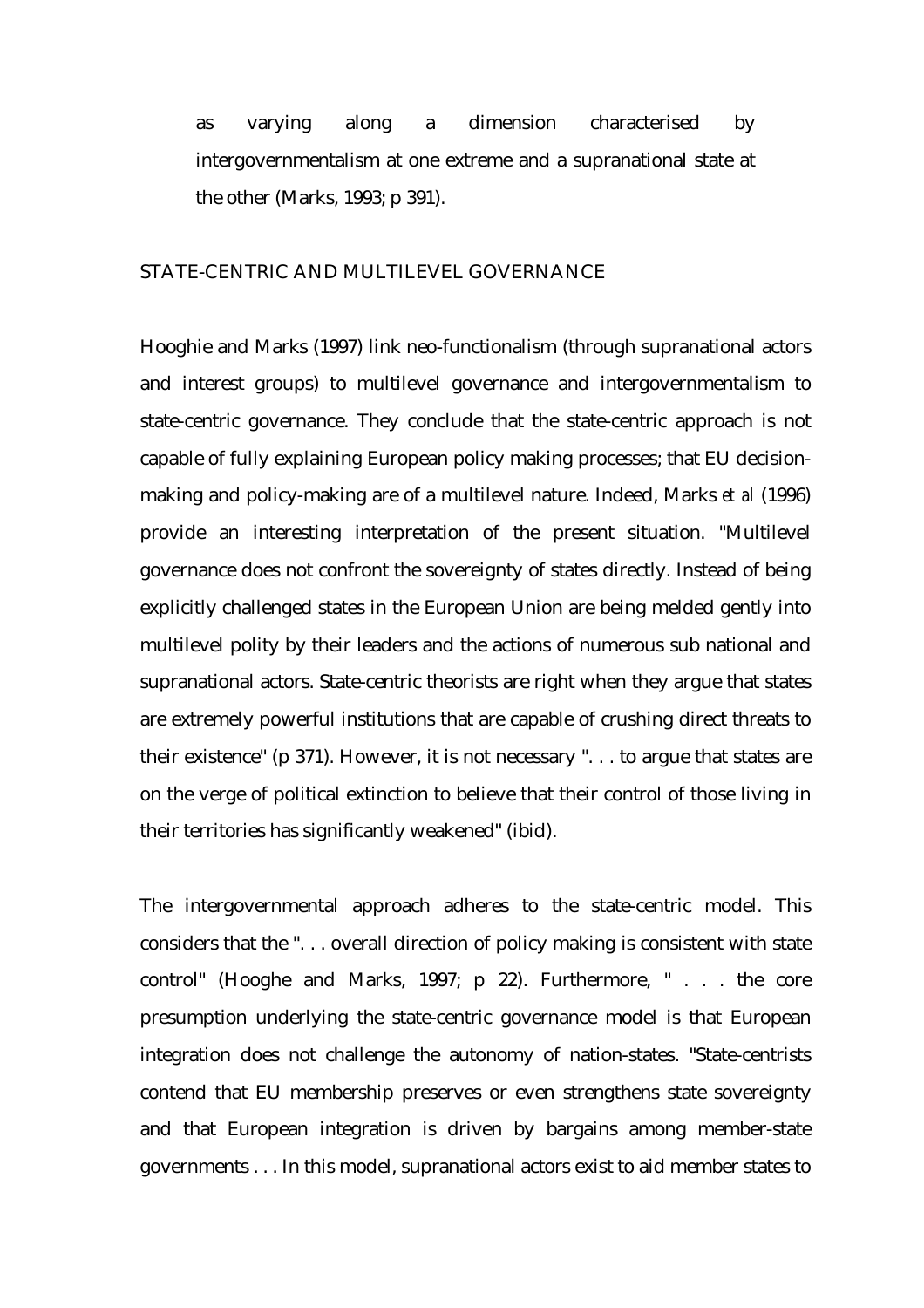facilitate agreements by providing information that would not otherwise be available. Policy outcomes reflect the interests and relative power of memberstate executives, not those of the supranational actors (ibid, p 21).

If the state-centric model is the dominant means of decision-making in the EU, three conditions would need to hold: Member State representatives in the Council of Ministers should be able to impose their understandings and preferences on other European institutions; Member States should always be sovereign in relation to other Member States; Member States should be able to control sub national interests (ibid).

The multilevel governance model is based on certain aspects of neofunctionalism. It considers ". . . that European integration is a polity-creating process in which authority and policy making influence is shared across multiple levels of government sub national, national and supranational" (ibid, p 22). The model recognises the central role played by Member States in the decision-making process and considers that elements of control have been passed on to supranational institutions. Consequently, in certain areas Member States have lost aspects of their sovereignty.

In Short, the multilevel governance model claims that the locus of political control has changed. Individual state sovereignty is diluted in the EU by collective decision-making among national governments and by the autonomous roles of the European parliament, the European Commission, and the European Court of Justice (ECJ) (ibid, p 22).

If the multilevel governance model is to be accepted a number of premises must hold. Initially the supranational institutions (European Parliament and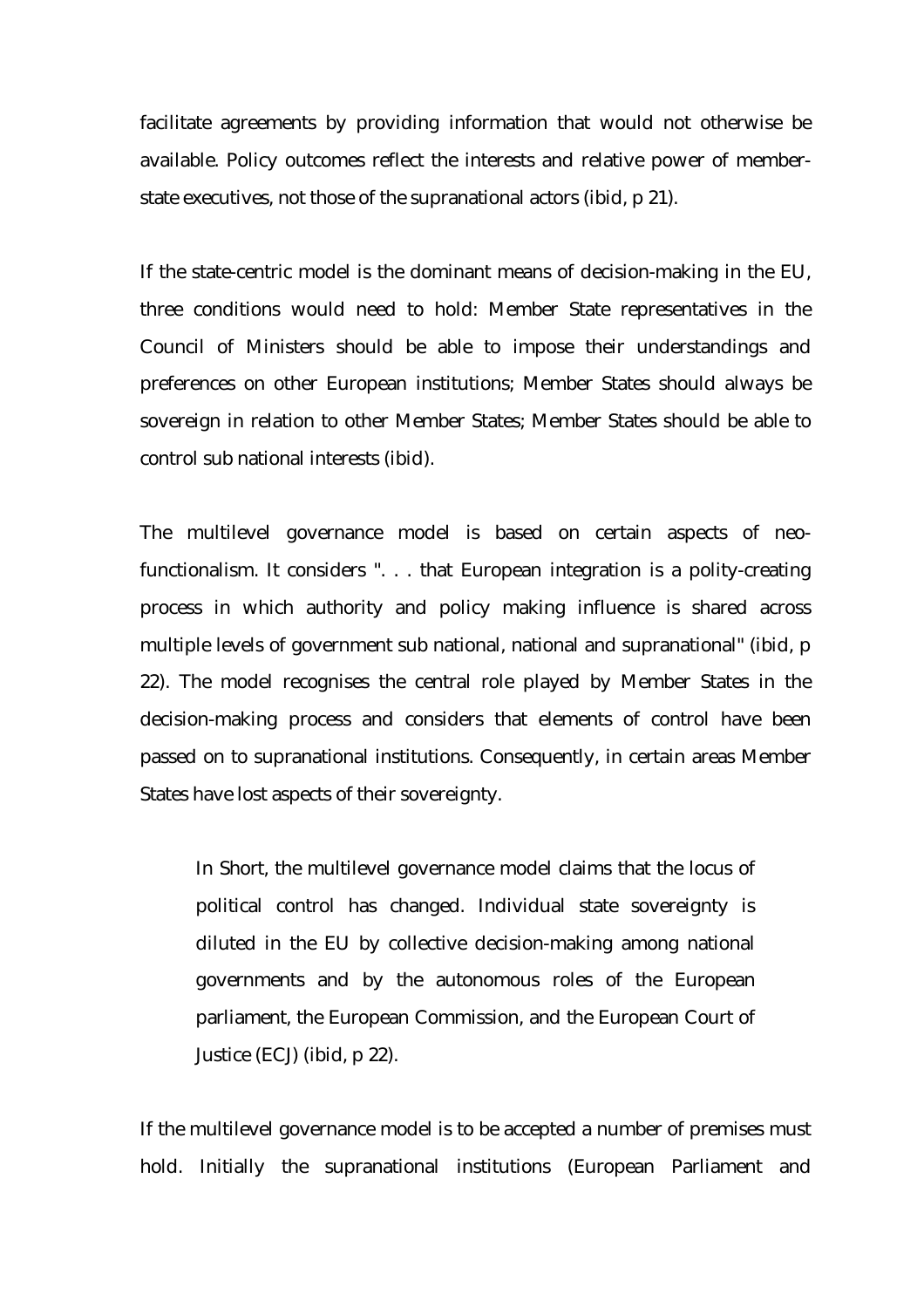Commission) should share authority with the Council of Ministers. Secondly, that the individual Member State executives should be unable to continually stamp their authority on collective decision-making. And finally (especially in respect of this paper) we would require that". . . that sub national interests mobilise directly in the European arena (ibid, p 24).

#### MARKET ENVIRONMENT LEGISLATION

This section of the paper wishes to illustrate how the different legislative structures of the individual Member States create differing regulatory environments and provide an example of how turbulence may be overcome through harmonisation. This process is evident in the life insurance sector because of the amount of differing legislation and the consequent problems in establishing an SEM. To this extent, changes in legislation display changes in individual regulatory environments which give an indication of the final framework that will identify the SEM in the life insurance sector.

The Regulation Matrix

The matrix gives an interpretation of what a regulatory environment entails, and identifies both similarities and differences within this context and displays how the process of legislative change may be examined. This is pursued through illustrating the 12 Member State life insurance industries on the matrix ( this displays the amount of regulation through the use a scale of 1-12 ), each unit of the matrix indicating the regulatory regime of the given Member State. The matrix was initially compiled in 1994 hence it only deals with the membership of the EU at that time.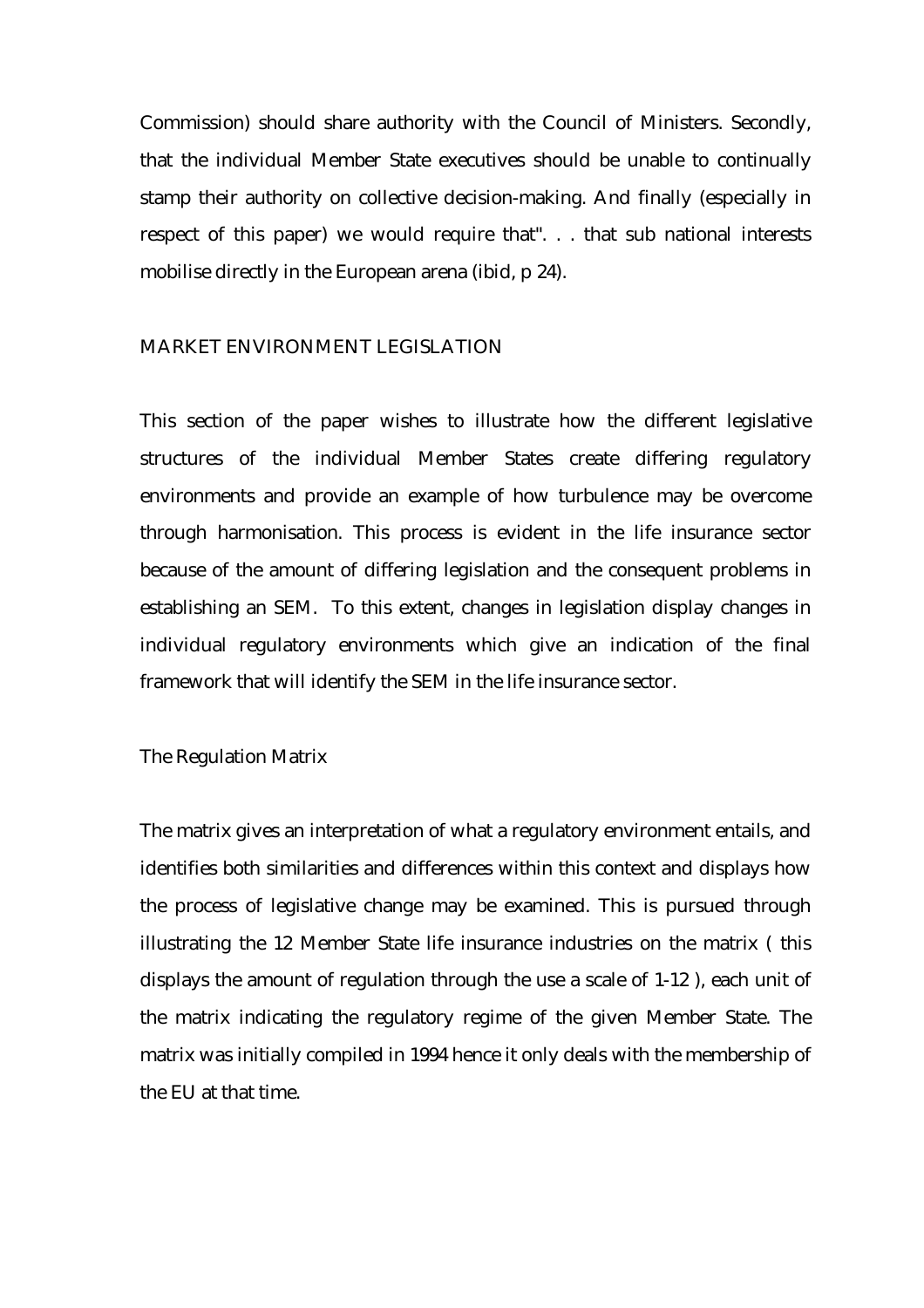The matrix is broken down into three categories each designated by the type of legislation which indicates a regulatory environment. These are: liberal. prescribed, nationalised or (state controlled). It displays the different regulation in each individual Member State. To enable such an analysis, a study of the different legislation in respect of life insurance has been undertaken which has given an understanding of each Member State's regulatory environment.

Through the use of the matrix, the analysis compares the regulatory environments of the individual Member States and illustrates the process involved in the pursuit of a single market in relation to the normative perceptions of legislation. Each Member State has a different cultural tradition in relation to financial institutions and investment which is illustrated through historical attitudes that are exemplified through legislation and the subsequent regulation relating to life insurance.

A liberal market is illustrated between one and four on the scale and is specified by the basic premise of self regulation with minimal legislation. The analysis considered that four life insurance industries had relatively liberal markets in respect of their legislation: these were, Netherlands, Luxembourg, the UK and Eire. The liberal markets are similar in respect of ideology i.e. free market ethos and limited legislation. However, despite these similarities each market has distinct differences. One may consider that the differences relate to cultural existence's that are manifest in the economic sphere through definite legislation and institutional norms. The differences between the Member States in this area do however seem to be diminishing, as the European legal system becomes further harmonised. All four Member States have had to bring themselves into line with EU legislation which does seem to be moving toward greater rather than less regulation.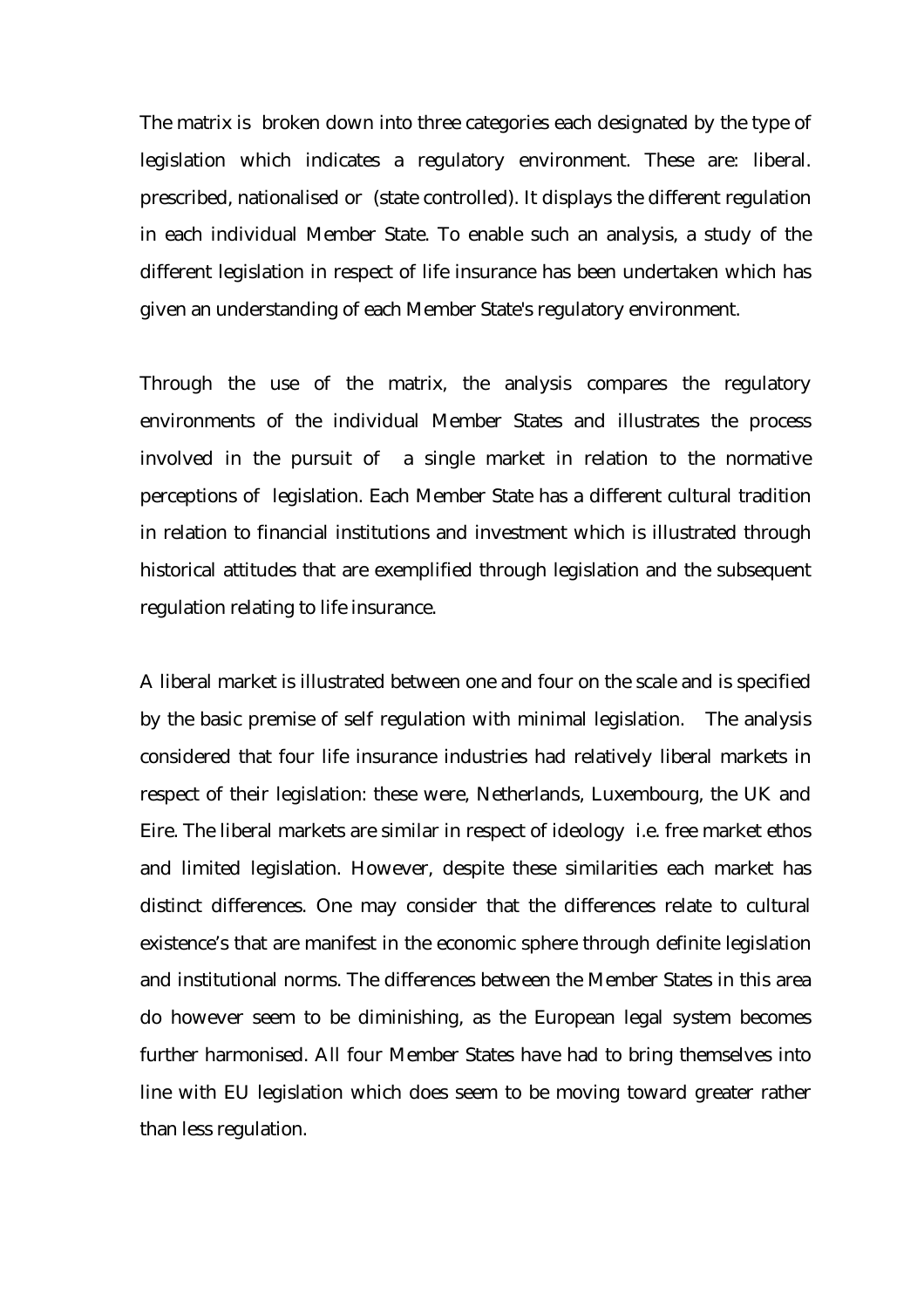The prescribed market environment lies between five and eight on the scale and within this range there is tight legislation without any or limited Member State interference in the companies themselves. Within this section, the study has identified four Member States with lesser or greater degrees of prescription. One may consider that Belgium is a five on the scale Spain and Denmark a six and Germany a seven. It may be argued that through its legislative programme, the French structure also falls into this category. However, there is still state ownership in the French environment consequently it is treated as a partially nationalised or state-controlled regulatory structure. Within the prescribed regulatory environments there are differing amounts of prescription some border on the liberal and others on the state-controlled. One may consider that Germany is the most prescribed, whereas in Spain and Denmark, although highly regulated, some flexibility is allowed. It may be contended that the Belgian market indicates the impending European regulatory environment in respect of its existing legislation. What is apparent is the democratic nature of Belgian supervision and how this does not negate but is indicative of EU guidelines.

The study placed four Member Sates in the state-controlled regulatory environment area. Each has a state-controlled element to its life insurance market in that there is a preponderance of state ownership in respect of life insurance companies. Regulation is extreme in the four state-controlled life insurance markets which may be considered typical of a nationalised ethos. However, each Member State within this category is providing changes to its legislation, which will allow greater freedom and allow more competitive regulatory structure which is more in line with the impending SEM. To compile the matrix these propositions were amalgamated with the results of the following survey of Member State regulatory structure. Both sets of data are displayed in the regulation matrix below.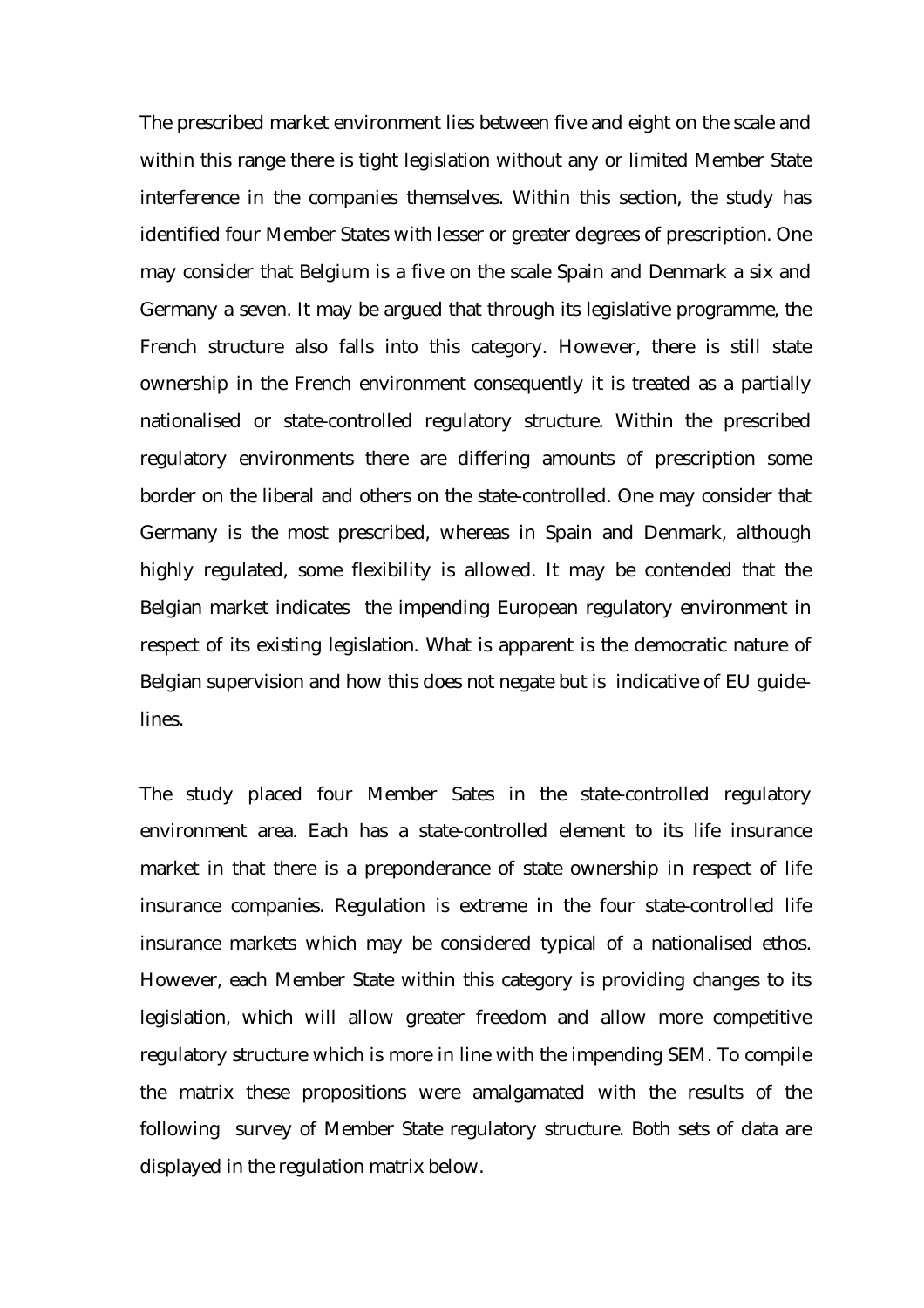#### REGULATORY ENVIRONMENT SURVEY

To provide a more objective analysis of the data the results of a survey were added to the comparative analysis undertaken above. The comparative analysis indicated both the subjectivity of the author along with the objectivity of the data itself i.e. the regulation in the individual Member States. On the other hand, the survey illustrates the subjectivity of the questions put and the imperfect objectivity of the respondents.

The Survey Questions

To supplement the initial categorisation of the EU regulatory environments, a survey was conducted to investigate the perceptions of life insurance companies throughout the EU. The main purpose of the questionnaire was to gain an understanding of how the Member State industries viewed their own regulatory environments and what they considered would be most advantageous for them at the EU level. Following a detailed explanation of the meaning of the 1-12 scale the questions below were asked:

(1) How liberal or state-controlled is your national life insurance regulatory structure?

(2) Where would you place the Single European Market (SEM) life insurance sector regulatory environment?

(3) What type of regulatory environment do you consider that the SEM should be to allow your company its greatest advantage?

(4) What type of regulatory environment do you consider the SEM in life insurance should be to allow the greatest consumer protection?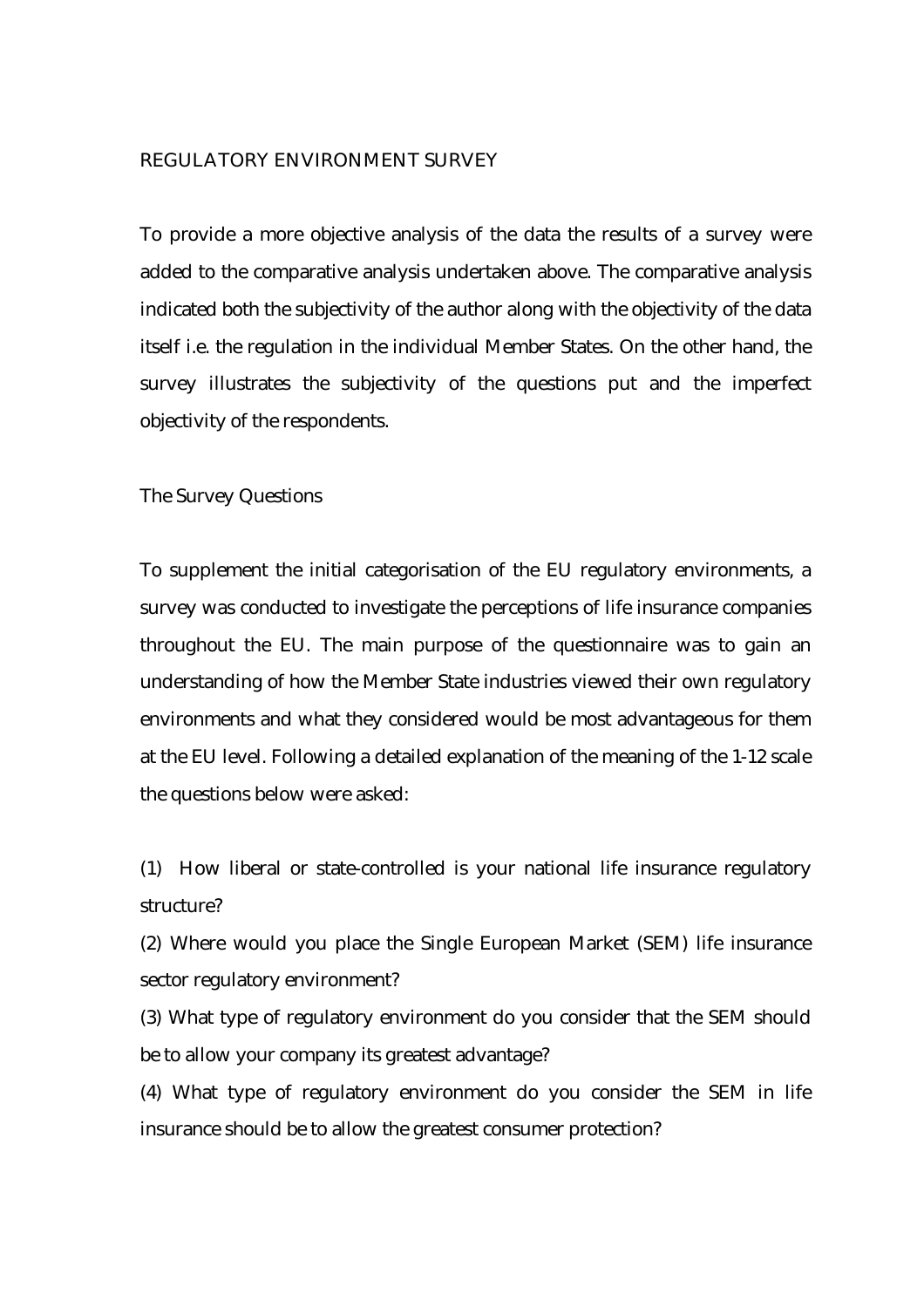(5) What type of regulatory environment do you consider the SEM in life insurance should be to allow the greatest consumer choice?

300 questionnaires were sent out and 121 completed questionnaires were returned (the survey was undertaken in 1994). These were broken down by Member State as follows;

 $UK = 36$  $Germany = 25$ Netherlands  $= 15$ Italy  $= 12$ France  $= 17$ Belgium, Spain & Eire (Other) = 16 Total =  $121$ No responses were received from Greece, Denmark, Portugal or Luxembourg.

As with the comparative analysis, the responses were categorised into liberal, prescribed and nationalised markets, for each of the eight responding Member States. The results are summarised in Table 1.

#### **INSERT TABLE 1.**

The responses summarised in Table 1 were then used to add to the initial comparative analysis and compile the matrix illustrated by Fig 1. The means of the responses shown in Table 1 were averaged with the analysis of the legislation. This gave equal weight to both the comparative analysis of the regulatory environments and the perceptions of the insurance industry. Indeed, the survey results were similar to the categorisation of the markets illustrating a degree of agreement between the two sources of data.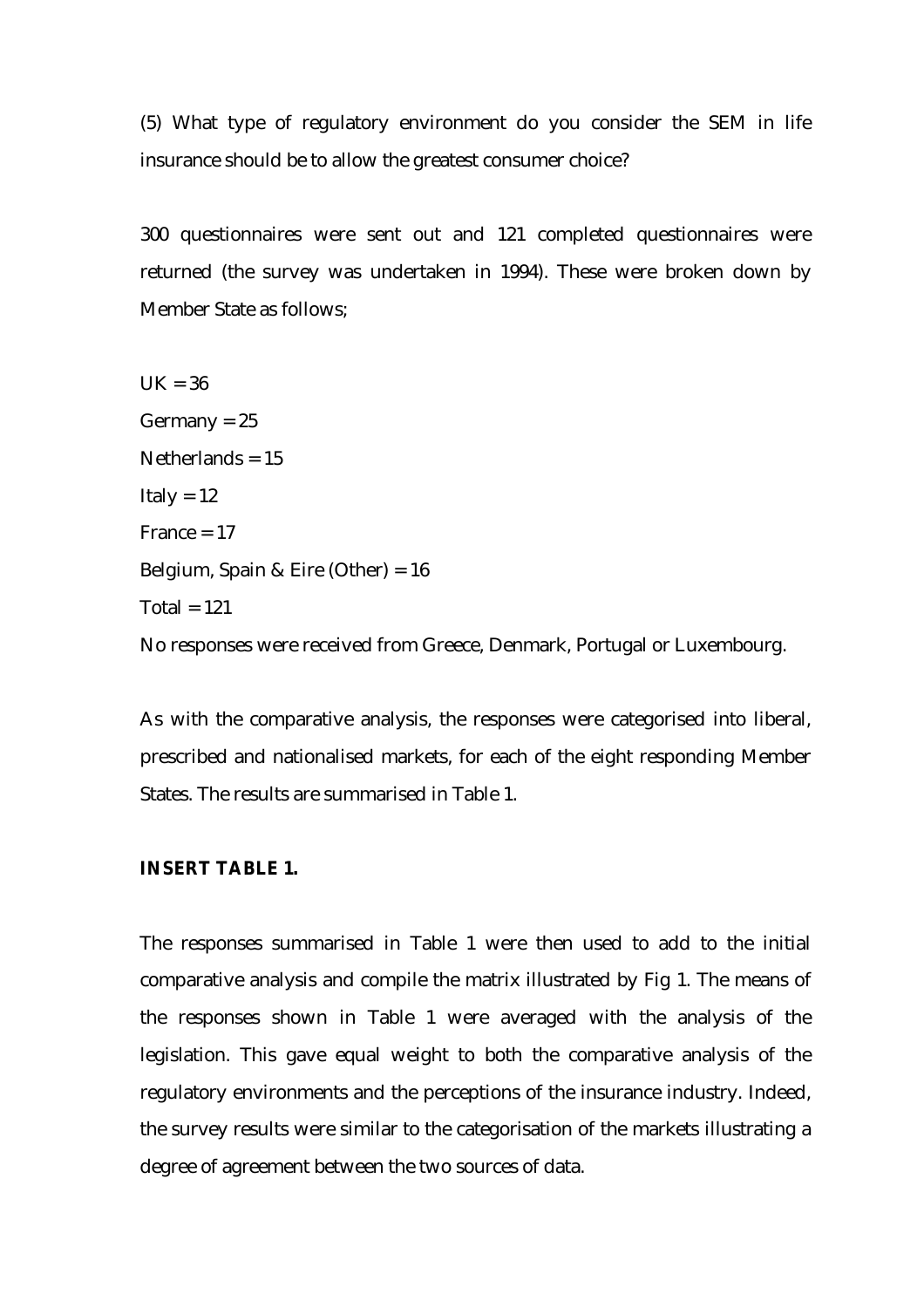#### **INSERT FIGURE 1.**

The second question asked the companies where they would position the SEM at that moment in time in respect of regulation. Once again this was on a scale of 1- 12 and categorised the regulatory types as liberal, prescribed and nationalised; the responses are summarised in Table 6.2. In general, there was agreement that the SEM as it stood was located between 5.0 and 7.0 with the mean of the responses of all Member States equal to 6.0.

#### **INSERT TABLES 2 & 3.**

The third question asked the respondents to indicate which type of regulatory environment would give their company its greatest advantage. The results are summarised in Table 3.

Generally, the Member States pursue market environments that are less regulated or similar to their own. There is no push for greater regulation. However, there are differences between the amount of liberality that should be allowed. This suggests that a compromise needs to be reached between the prescribed and liberal markets which is indicated in Fig 1 and Table 3.

Question four asked what type of regulatory environment would allow the greatest consumer protection and question five which would allow the greatest consumer choice. Each of these allowed an understanding of what the respondents considered a regulatory environment to entail and gave an insight into their initial perceptions in respect of the first three questions. Responses are summarised in Tables 4 and 5.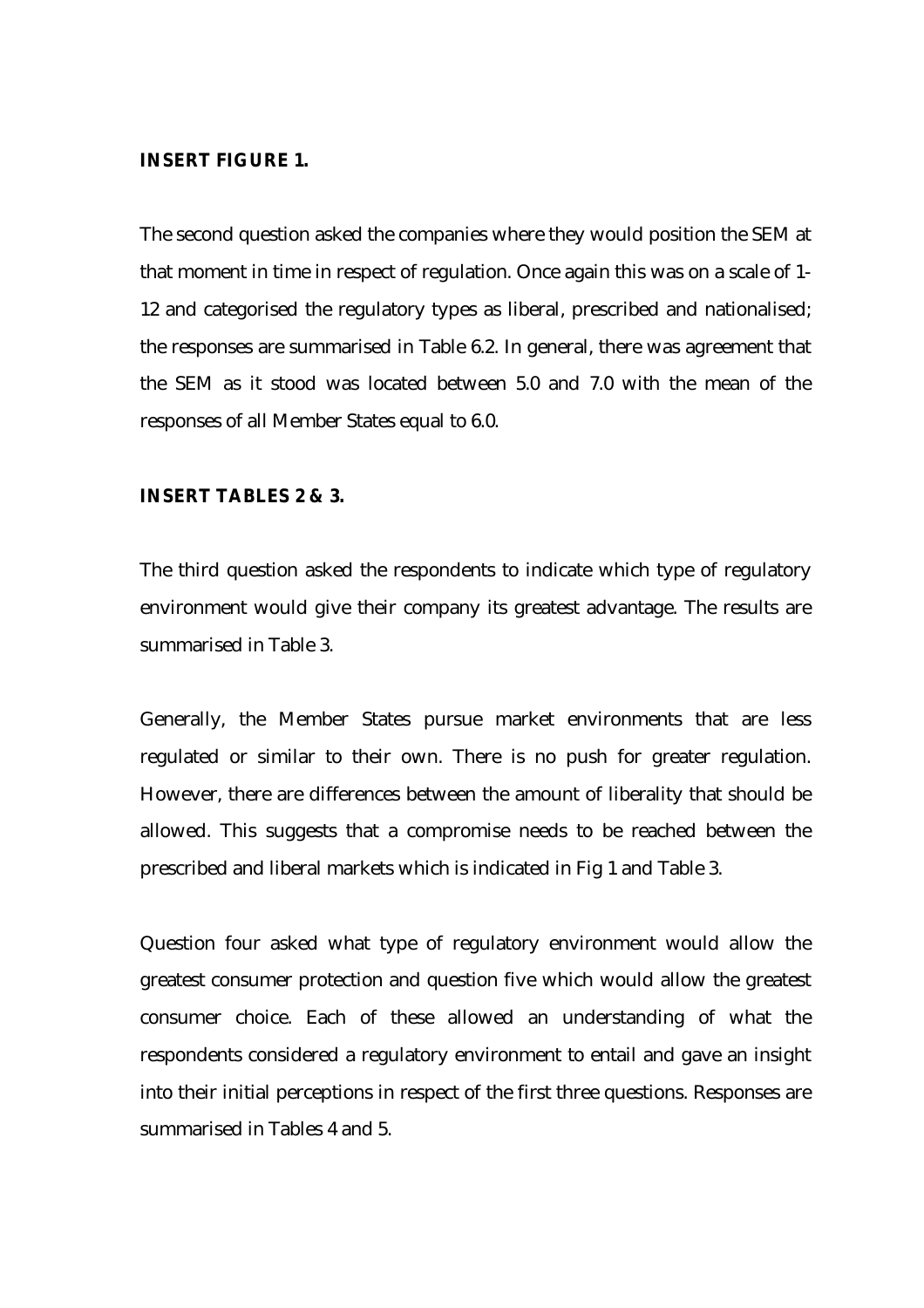#### **INSERT TABLES 4 & 5.**

These responses suggest that the respondents were aware of what was meant by a regulatory environment and fully understood the questions that they were being asked. Indeed, there was a form of hegemony when it came to understanding the survey and the concept of a regulatory environment. However, this is more explicit in terms of the understanding of consumer choice. It was around the issues of choice and protection that the debate with regard to market legislation difficulties revolved. The extent that Member States considered that consumer protection was more or less important than consumer choice and the amount of legislation that should be used in enabling consumer protection at the cost of consumer choice. At some point these differing ideas of best market environment needed to be compromised; the problem was where and how?

#### Convergence Procedures

The state-controlled and greater prescribed regulatory environments indicate the convergence process with the greatest clarity as these markets are either choosing or being forced to bring their legislation into line with the less regulated markets. However, the more liberal structures also need to change their legislation to bring them into line with European directives. The less prescribed and less liberal markets (those between 4 and 5) have the fewest changes to make and this is apparent in their adroitness at bringing in the directives. This is particularly so of Belgium and to a lesser extent Eire, Spain, Denmark, the UK and the Netherlands. The matrix attempts to identify the compromise point between the Member States. It also allows for a more illuminating comparison between the Member State legislative regimes in relation to a specific regulatory environment. Member State industries start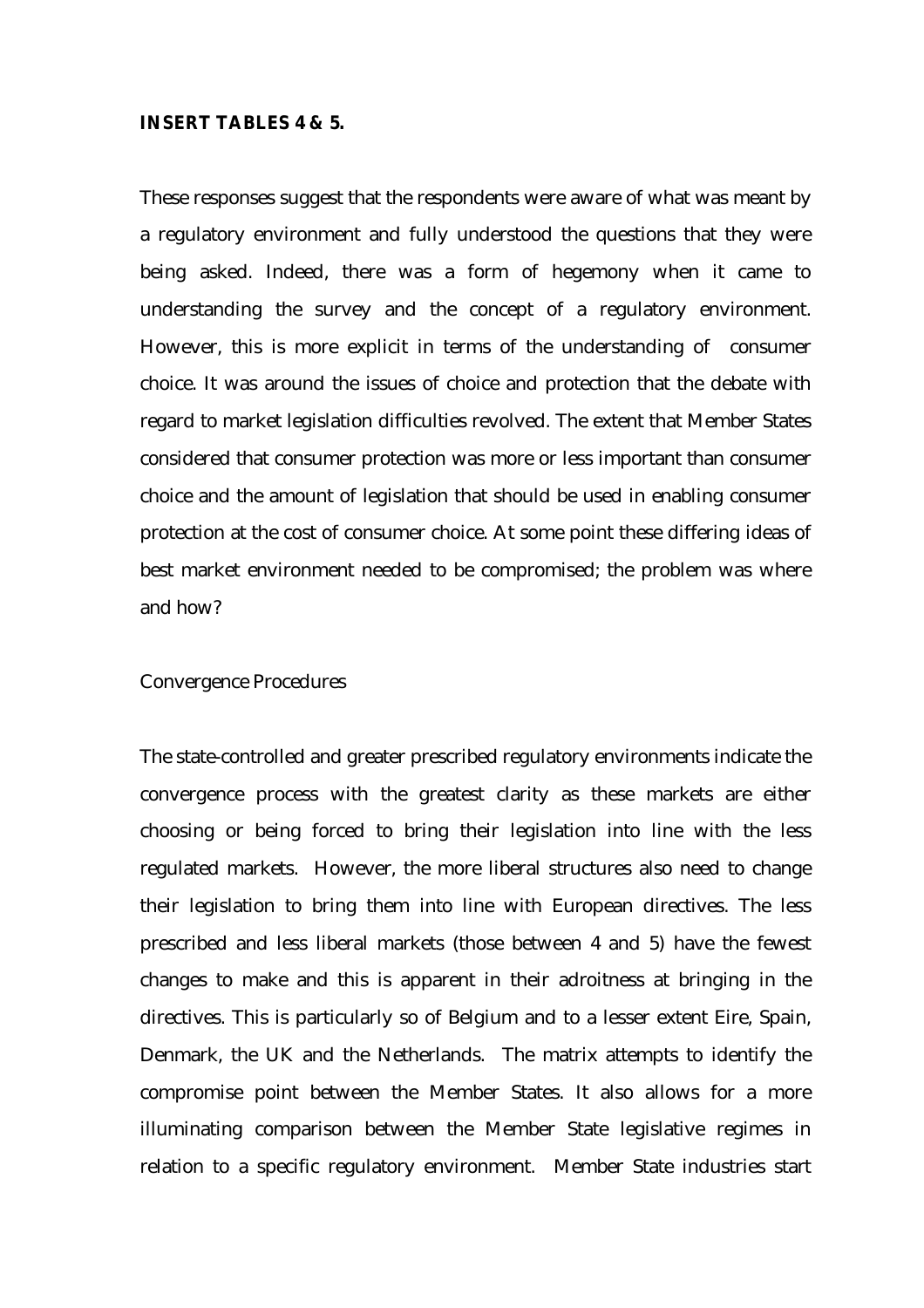negotiations looking for legislation as near to, but usually more liberal than, their own i.e. the UK pursuing point 3 and Germany and Italy point 5 and France point 6 (see table 3). Consequently, on this evidence it may be posited that a more liberal market than was generally held in Europe would be the most amenable type. Ultimately, it is suggested that the legislation finally formulated should be between points 4 and 5 and then mutual recognition will come into play. However, the next question is how does this compromise take place?

The matrix illustrated such questions as how agreement may be reached in the face of differing views on market environments between Member State life insurance sectors, the European life insurance sector and the EU decision making institutions and the EU institutions and Member State governments? It is in answering these questions that one begins to understand the importance of interest groups at the European and national levels in the creation of European legislation. If the EU institutions are not to determine the process completely and have an understanding of what the sector wants, the national industries need to compromise their views and these can only be genuinely unified at the EU level; the easiest way to do this is through an EU interest group. Indeed, if the sector is to emphasise what it wants, it must interact with the EU decision-making institutions (the supranational entity). Finally, if the legislation is to be accepted by the Council it must have the acceptance of a majority of Member States. These are informed of the EU's position by the national interest groups. In this context we see a mixture of neo-functional and intergovernmental processes. However, the activities of interest groups and the supranational entity do seem to be a central aspect of the process.

Interest Group Usage in the UK (A Further Survey)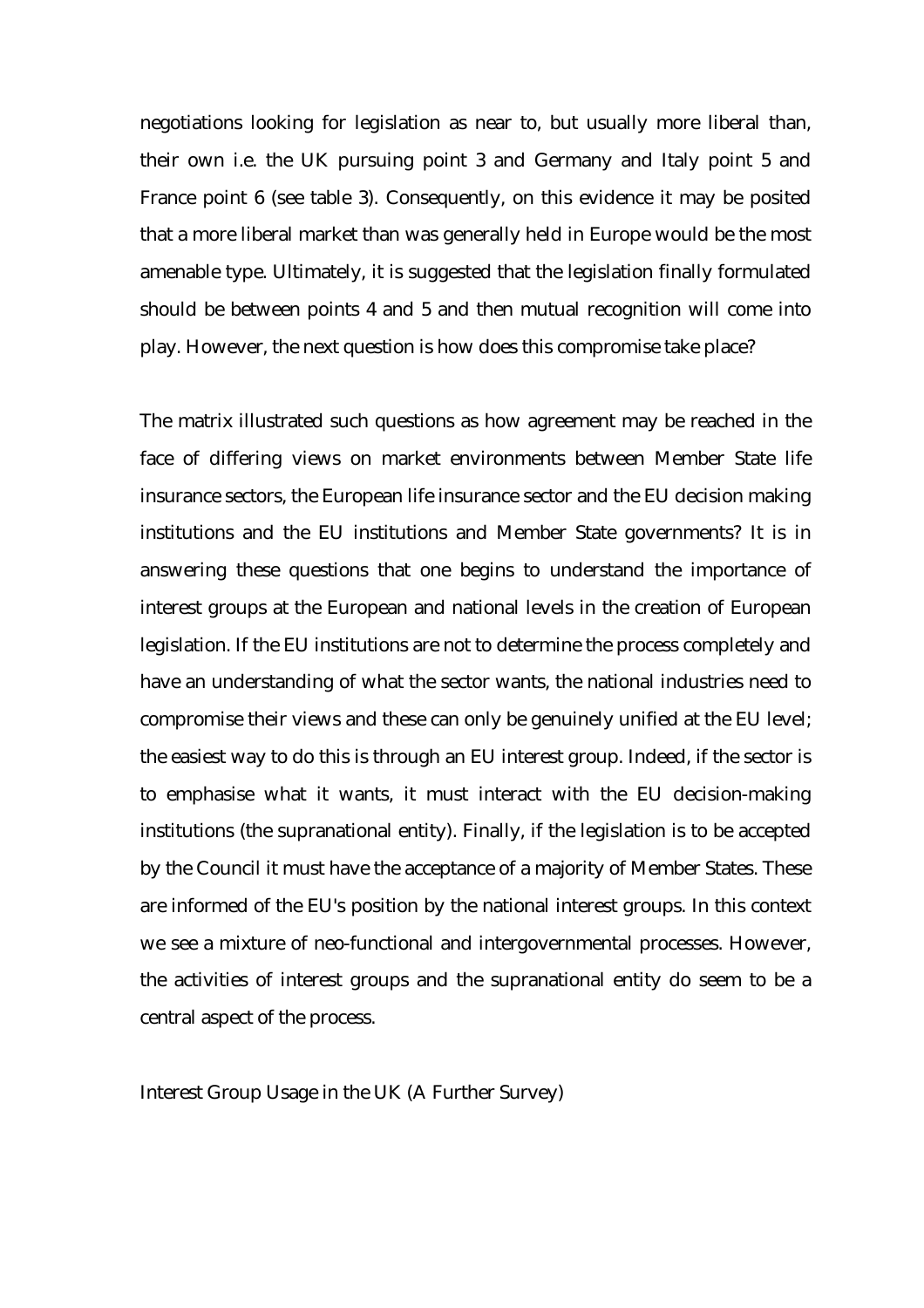To substantiate interest group use, a further survey asked the UK insurance industry the extent to which it used interest groups at the national and European level. For this survey 70 questionnaires were sent out and 36 were returned. When asked if they used a European interest group in their participation of the formulation of the Third Life Insurance Directive 81.4% said no. Yet, 81.5% considered that they used a national interest group in most cases, the ABI and BIIC. The BIIC negotiates on behalf of the ABI at the EU level and represents the views of the ABI's membership. The link between the European and national interest groups was further substantiated by questions three and four 85.2% did not directly use European interest groups at all 74.0% contending that they didn't even subscribe to one, whereas, 100.0% of respondents subscribed to a national interest group. Even when their European interests were threatened 77.7% of companies did not directly approach European institutions whereas 51.8% would approach their national government. However, 59.2% would usually use interest groups to lobby on their behalf at the European level and 89.9% at the national level. When asked if they prefer to use interest groups at the European level to enable European-wide sector compromises 81.5% of respondents rejected this idea. However, 85.2% used interest groups at the national level because this enabled nation-wide compromise. In general, national interest groups are members of European interest groups which pursue national sector/industry compromises at the EU level, it is through this process that European-wide compromises are reached and the importance of European interest groups emphasised.

Those respondents that indicated which interest groups they were members of, 28 were members of the ABI and 2 of the BIIC; these two considered that through their membership of the BIIC they were affiliated to the CEA. However, all 30 were affiliated to the CEA (the other 28 through their membership of the ABI). However, none of the respondents considered that they were direct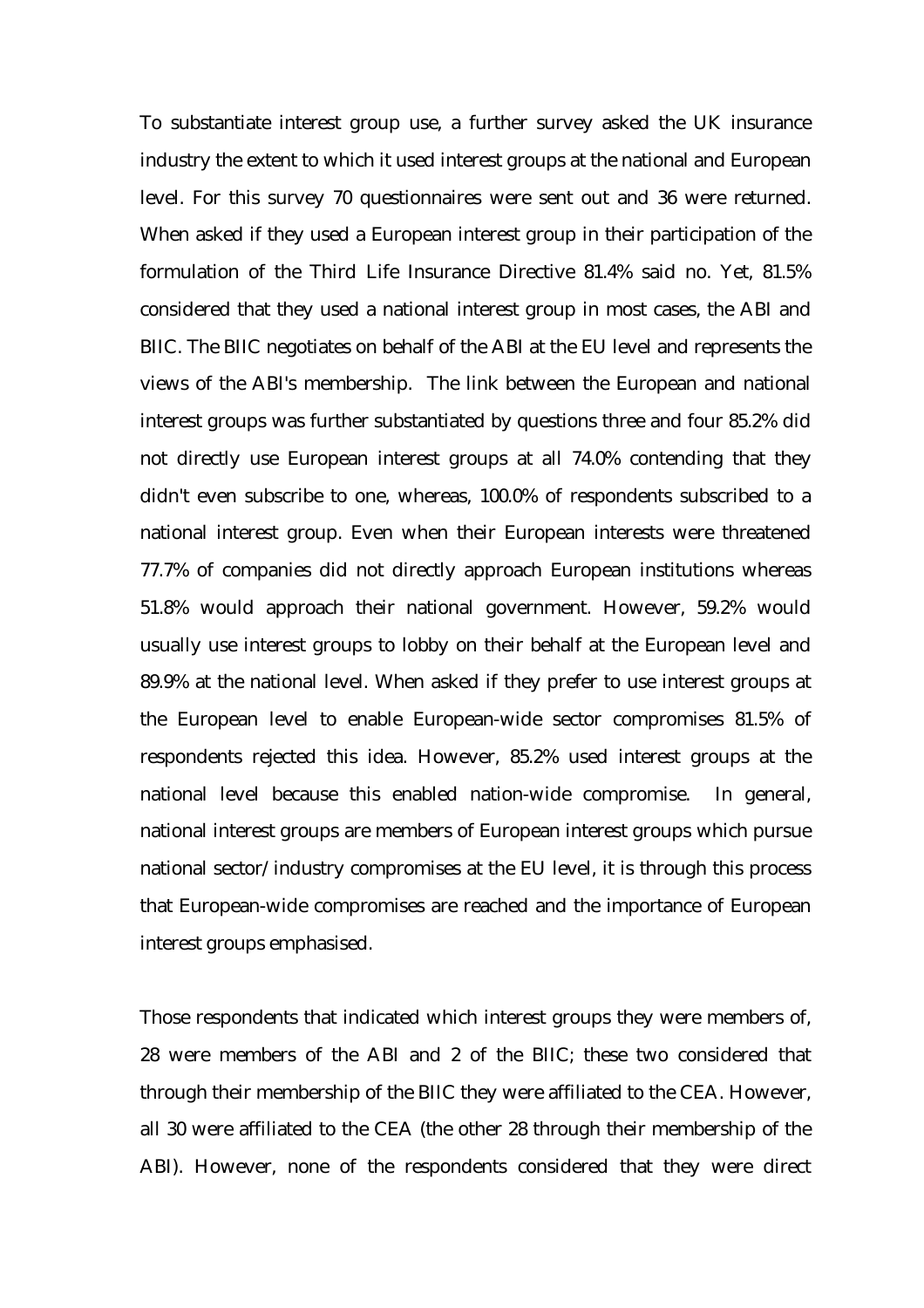members of any European interest group. One respondent did point out that his/her company was a member of other national interest groups in other Member States and would seek to influence their views on important matters .

#### THE INTERVIEW PROGRAMME

Additionally, an interview programme of EU and Member State officials was undertaken with regard to the third life directive. The key individuals that were interviewed were representatives from the following institutions.

Directorate-Generale XV. (DG XV) (Finance).

The Council Permanent Representative for the UK, France and Eire (Finance).

The Department of Industry & Trade (DTI).

Committee for European Assurance (CEA).

Bureau International des Producteurs d'Assurance & de Reassurance (BIPAR).

Association of British Insurers (ABI). Under the title British Insurers International Committee (BIIC).

Each interviewee was an individual who dealt explicitly with the Third Life Insurance Directive and each illustrated interaction with the other.

The interviews indicated agreement on a number of points: the Third Life Insurance Directive was unanimously perceived as a means of providing the environment that would allow mutual recognition to be achieved; it was also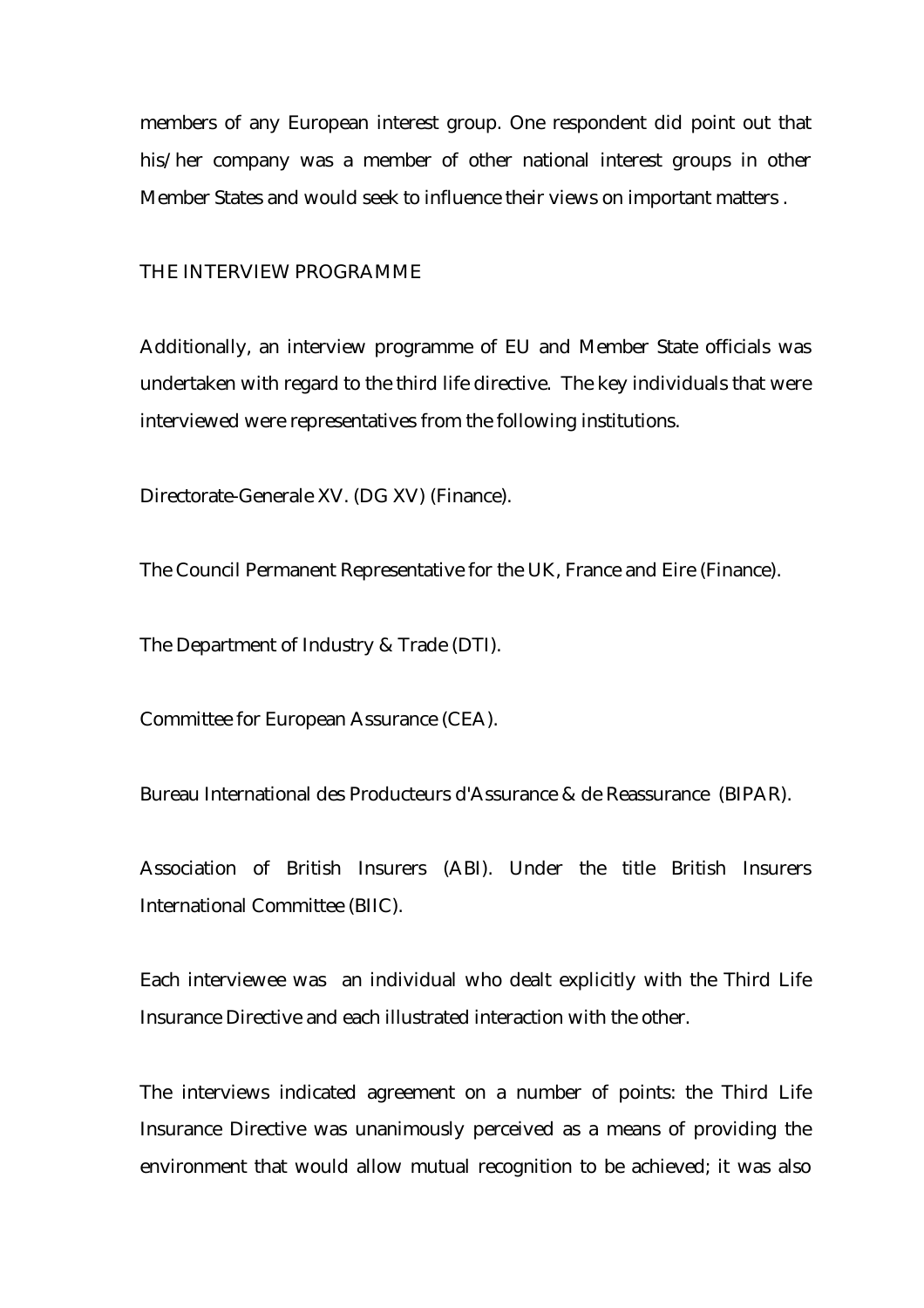acknowledged that many influences went into the drafting of a directive. Since 1988 interaction between industries and the Commission has become more apparent at the EU level. The representative of DG XV considered that a fluent contact with the life industry was imperative in respect of legislative input. Most importantly, the interviews illustrate the interactory procedures at work within the creation of the third life directive and the extent of the use of interest groups in the process. However what is also clear is the intergovernmental aspects. The following understanding of the process and decision-making flow model (see fig 2) were provided by the above interviewees.

For the purpose of this study the European Court of Justice (ECJ) is not discussed. Indeed, there are a number of issues to be explained with regard to the model. Firstly, the survey regarding Member State interest group membership and the interviews illustrated that the majority of insurance companies were members of national interest groups. Further interviews indicated that national interest groups were affiliated to interest groups at the EU level (for insurance mainly the CEA and BIPAR). Secondly, in the formulation of legislation (although Member State interest groups may approach the European institutions), the Commission and European Parliament preferred to deal with European wide interest groups because these allow a European picture of the situation. Thirdly, because the industry/sector allows further understanding what is necessary for the successful operation of the embryonic European regulatory environment it is highly likely that they will confer and reach some agreement prior to national involvement. Finally, the interviews with the CEA, the ABI, members of the BIIC and members of EU decisionmaking institutions substantiated that other Member State insurance industries actively participated in the creation of EU legislation through interest groups.

#### **INSERT FIGURE 2.**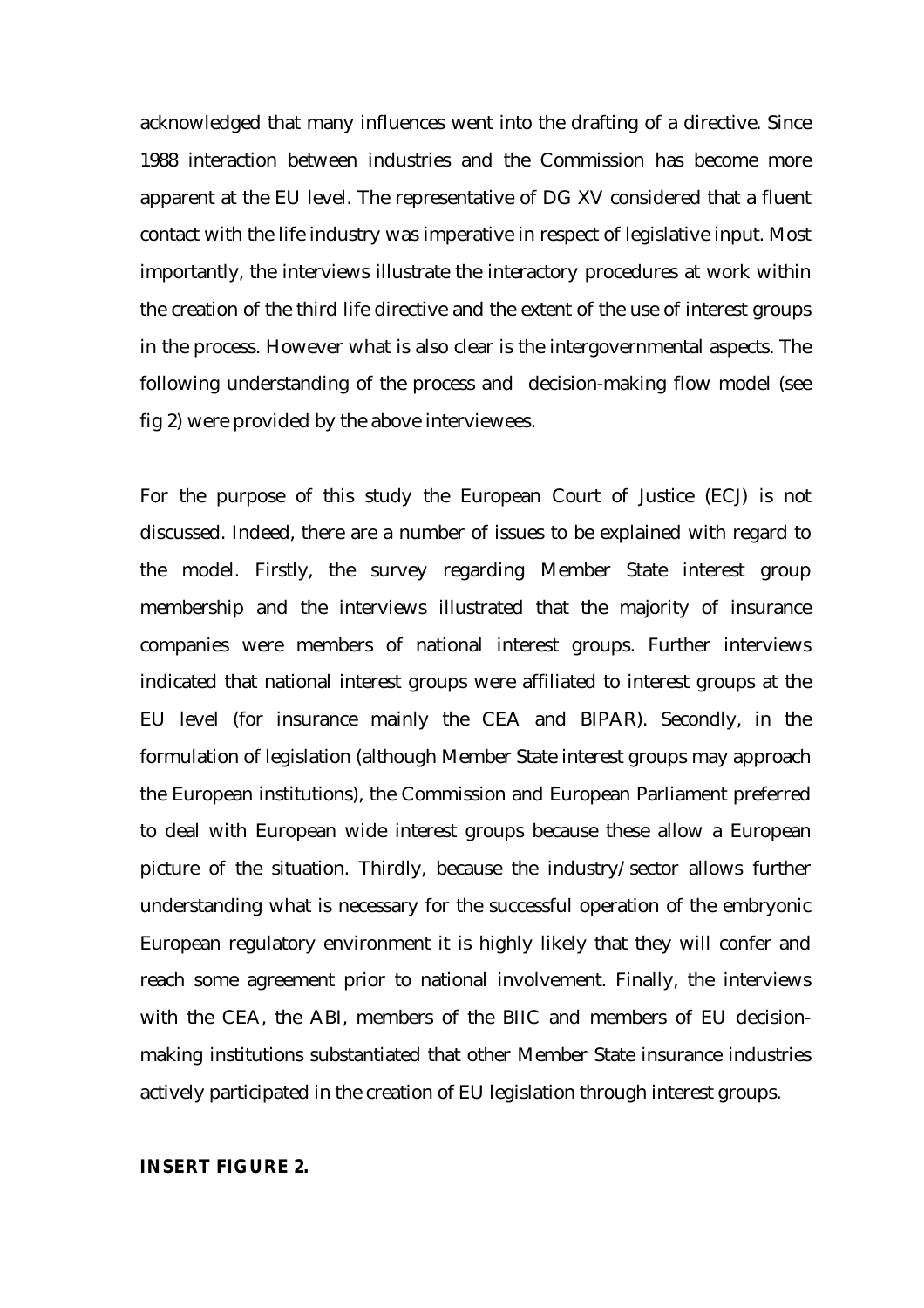There are two general decision-making procedures that can be identified on the model shown in fig 2. These are indicated by arrows A and B; route A considers that demands are formulated through the national legislature prior to formulation at the EU level; whereas route B illustrates demand formulation being compromised at the EU level prior to the involvement of the national legislature. Route A is a stronger intergovernmental approach whereas route B illustrates more of a neo-functional process. Of course the situation is not as clear-cut as depicted and elements of both routes were in use but in general the interviews emphasised route B.

However, the European interest group rarely had any dealings with the national legislature and interaction between the two was undertaken between the national interest group and the national governmental departments, (the DTI in the UK). Consequently, at this point there is intergovernmental involvement even though it is minimal and in most cases the DTI adheres to decisions already made at the EU interest group level. More importantly there is intergovernmental involvement in the Council. However, since the SEA and QMV, this has been minimised because if a directive is to be successful it needs only the support of a majority of Member States, not unanimity.

The interviews illustrate that agreement is sought and usually accomplished at the European interest group level in tandem with the Commission and Parliament. Indeed, if the legislation is being negotiated between the sector through interest group involvement with a supranational institution (EU decision-making institutions) the research has uncovered elements of neofunctionalism. If a compromise is not reached at the EU level, then each Member State industry would pursue its own ideal regulatory environment (as indicated by the matrix) and compromise would be difficult if not impossible to achieve.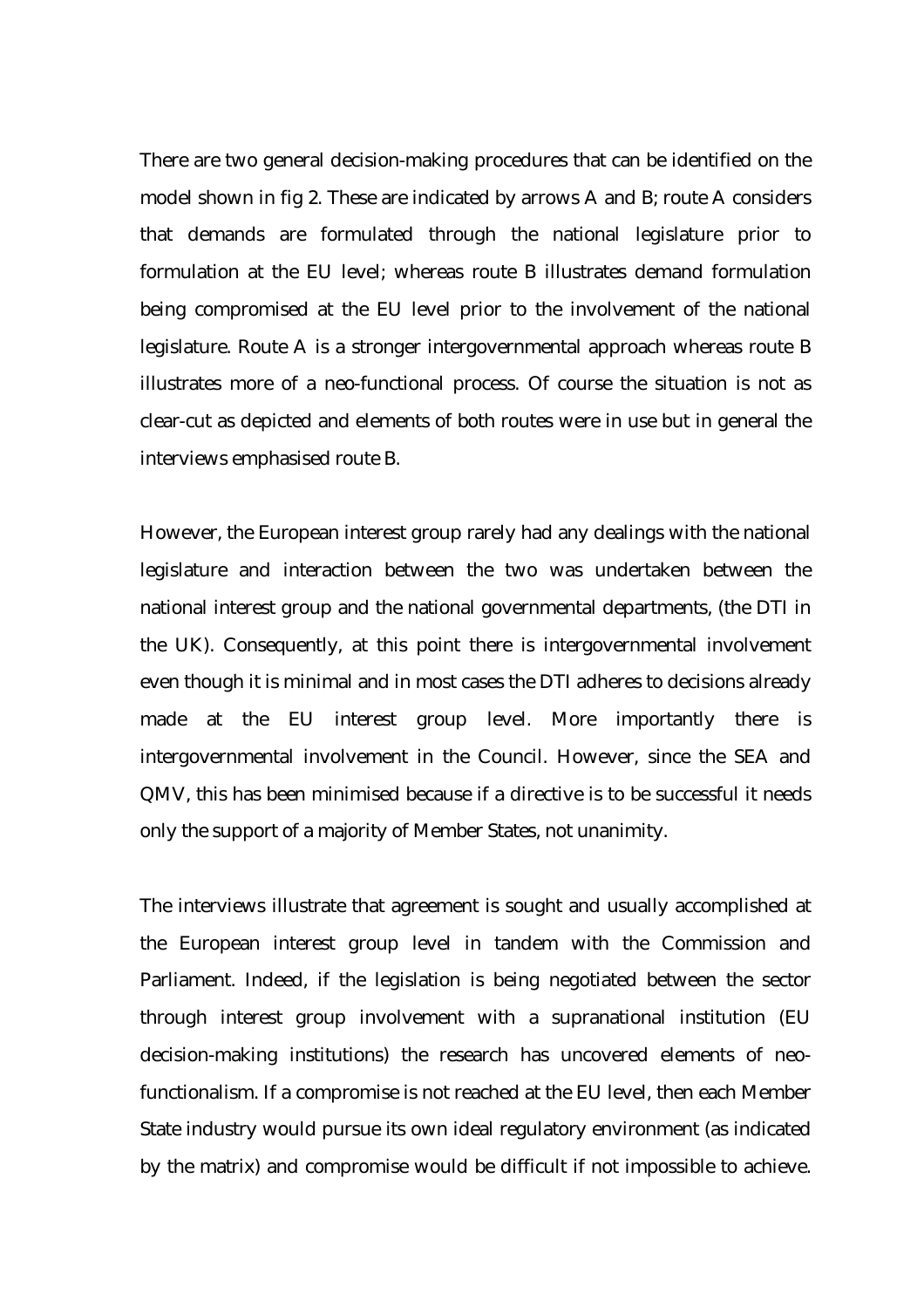To enable successful acceptable legislation at the EU level the interviews and surveys illustrate that both neo-functional and intergovernmental processes need to be at work.

#### THEORETICAL PROPOSITIONS AND PRACTICAL IMPLICATIONS

As the free movement of services is being attempted and monetary union is no longer perceived as unattainable, more and more difficulties become apparent. Consequently, it becomes ever more necessary for Member States to make mutual concessions; compromise becomes the central factor and any national assertion in the face of the need for pragmatism slows up or destroys the process. However, as the process becomes more intense, agreements are harder to win, as Lindberg indicated,

> . . . there is no paradox between the progress of economic integration in the Community and sharpening political disagreement; indeed, the success of economic integration can be a cause of political disagreement. The Member States are engaged in the enterprise for widely different reasons, and their actions have been supported or instigated by elites seeking their own particular goals. Therefore, conflicts would seem endemic as the results of joint activity come to be felt and as the pro-integration consensus shifts [Lindberg, 1963; p 80].

These conflicts may be illustrated through the intergovernmental role in the integration process. As international difficulties with regard to European competitiveness became paramount pressure was put on governments by sectors to enable a true common market in Europe. This engendered the necessity to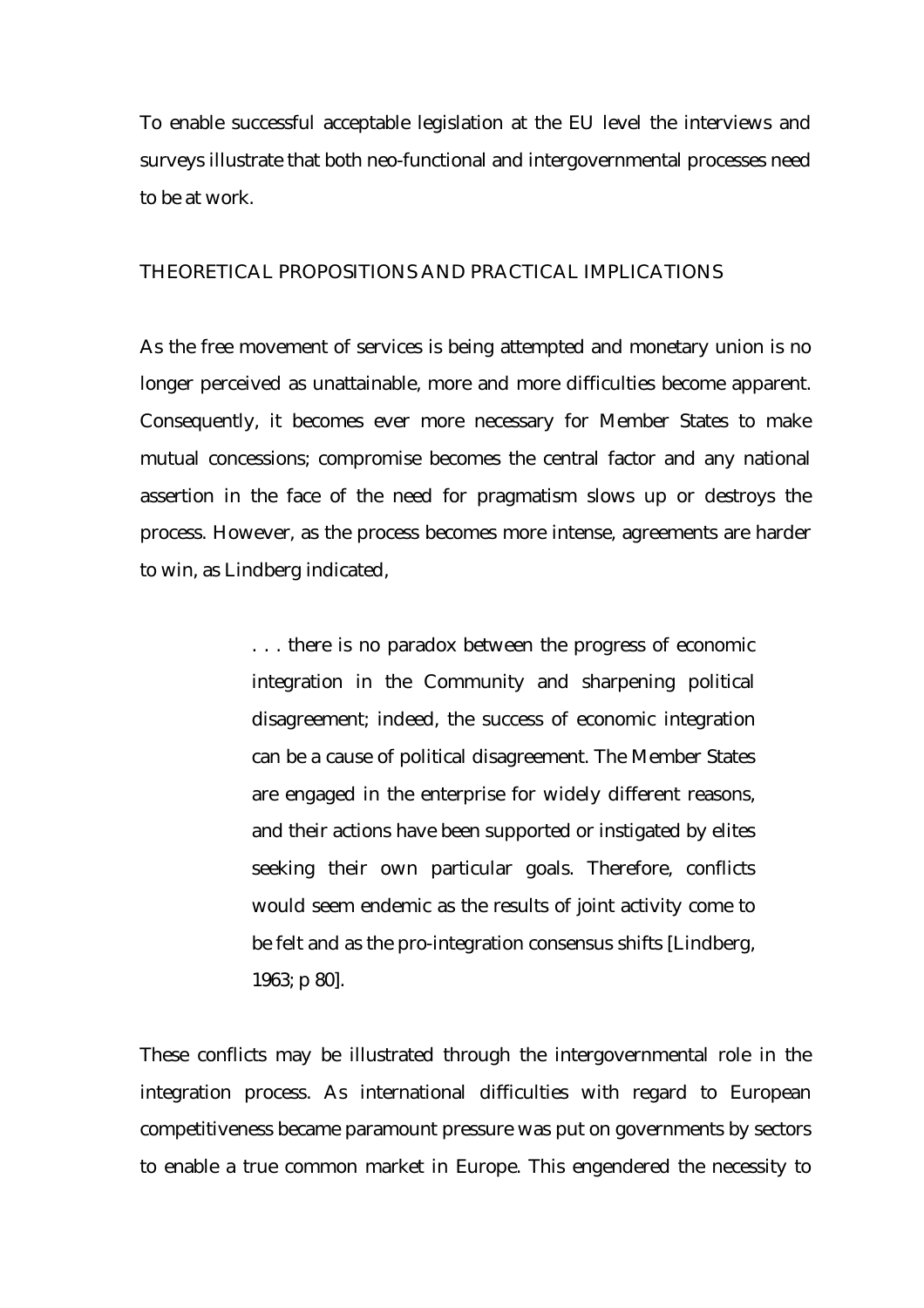agree the SEA and the Maastricht Treaty at the Member State level but also indicated the part played by sectors while pursuing self-interest.

The SEA, the SEM and the Maastricht Treaty create clarity of objectives and what is necessary if these objectives are to be realised. It also becomes necessary for each area to be looked at in the context of its own specifics and this necessitates the involvement of interest groups and sectors. The sword is double edged, what needs to be changed becomes clearer but winning these changes becomes harder. This is the situation the EU is in at the moment in respect of the free movement of services, capital and EMU. This paper considers that Member State sectors are forced to participate in the harmonisation process to ensure that evolving regulations are not completely alien to those with which they already work. This fait-accompli indicates supranationalism and spillover. It is not the EU nor the Member States alone creating and forcing the pace of integration but also the separate sectors of different industries in the different Member States which because of their membership of the EU are forced to deepen and widen integration. This process is at least considered partly neo-functional and partly intergovernmental but the shift is toward the neo-functional aspects with regard to interest group use, supranationalism and spillover: and through these processes greater clarity is created.

The knowledge of national regulatory structures and what is necessary for harmonisation negates turbulence. Indeed, working parameters are drawn up by the actors involved and through the neo-functional processes of spillover and supranationality compromise is reached and integration intensified. However within the process there is an intergovernmental element i.e. The Council of Ministers and the sectors interaction with national governments but as integration intensifies this aspect of the process diminishes and Morganthau's understanding that political change will be linked to its historical circumstances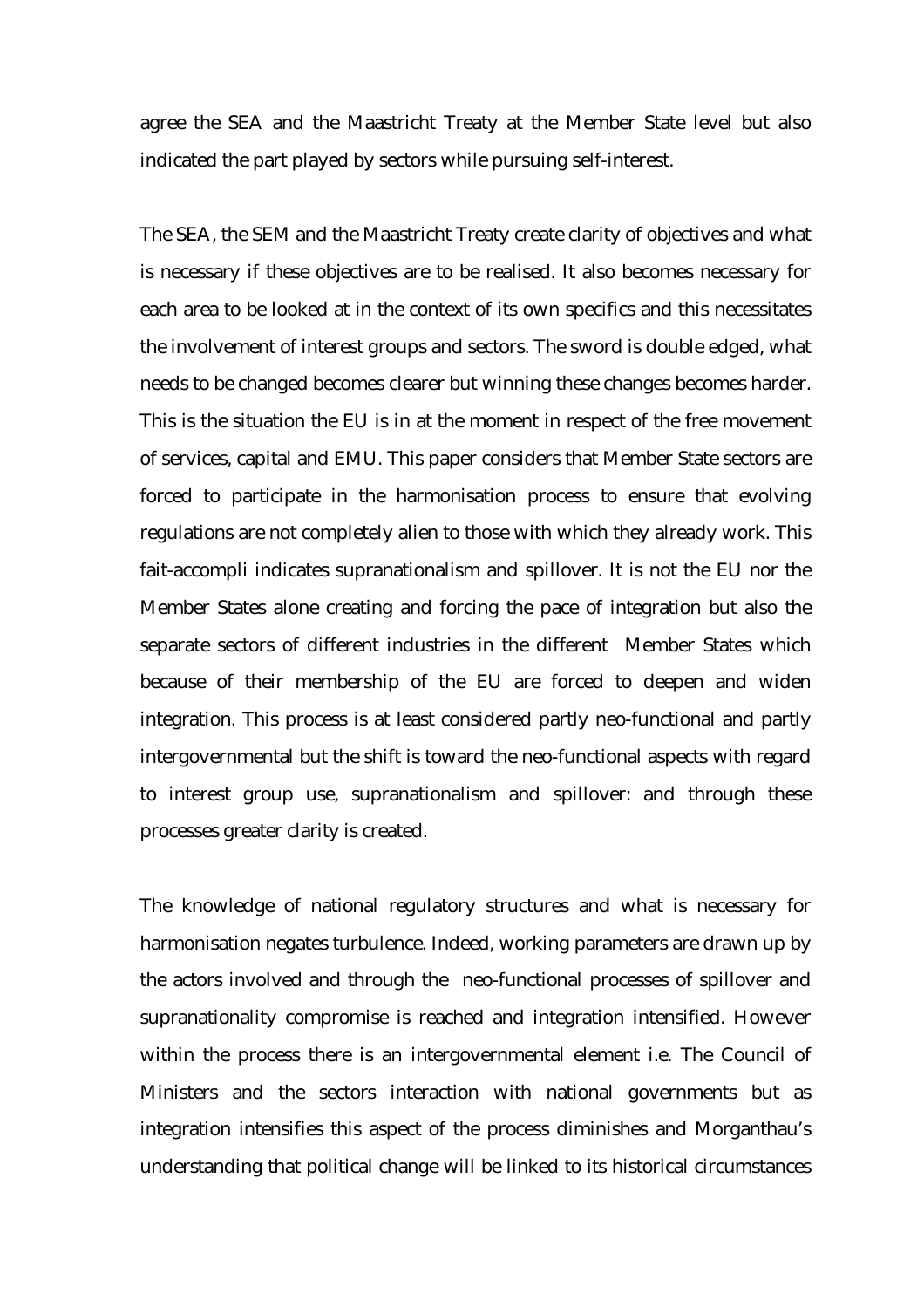is verified (Morganthau, 1973). Effectively, the process of harmonisation is neither purely intergovernmental nor neo-functional but as the paper has sought to illustrate an amalgamation of both and in this context it carries elements of realism and functionalism.

Agreement is sought and usually reached at the European interest group level through interaction with the Commission and Parliament. Indeed, if the legislation is being negotiated by the industry through interest group involvement with a supranational institution (EU decision-makers), the research has uncovered elements of neo-functionalism. If a compromise is not reached at the EU level, then each Member State industry would pursue its own ideal legislation (see Tables) and compromise would be difficult if not impossible to achieve. The proposed legislation that goes to the Council has generally been agreed by the Member State sectors/industries who either progressively or subsequently inform their own government of the situation in relation to the agreed position. During the process there may be disagreements between the Council and the other institutions. However, to enable successful acceptable legislation, the interviews and surveys, illustrate that at the EU level both neofunctional and intergovernmental processes need to be at work.

This paper illustrates a supranational body which, through the use of interest groups, national organisations have partially shifted their allegiances. However, intergovernmental processes are at work in terms of the creation of the Treaties that allow a neo-functional process to take place and the Council still plays a major role in the EU decision-making process. Ultimately, European interest groups and supranationality are employed in the creation of EU legislation (aspects of neo-functionalism): subsequently elements of both intergovernmentalism and neo-functionalism are apparent in the European integration process.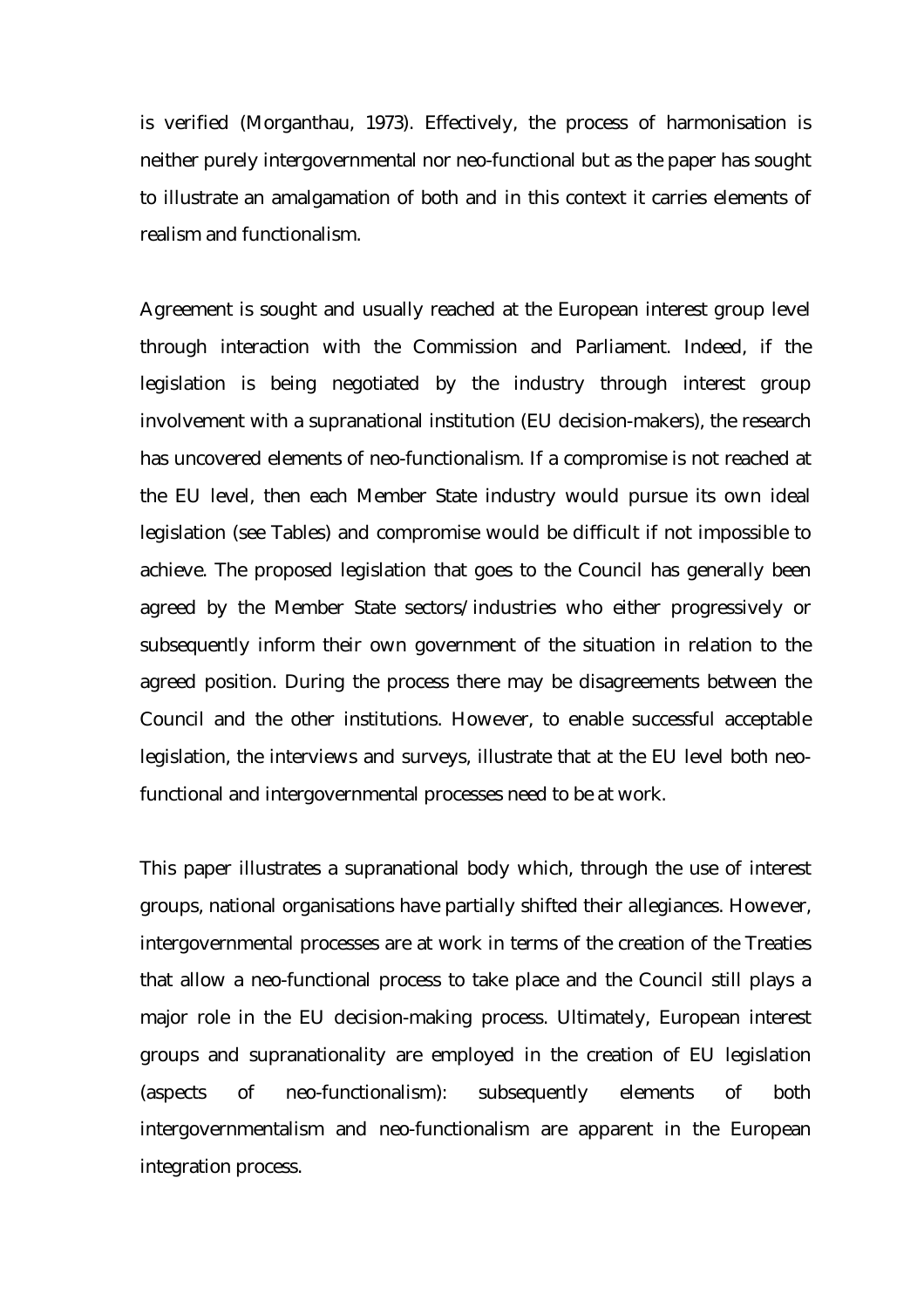The interviews indicated that in some cases state executives are unable to hold onto sovereignty. Indeed, collectively they are unable to define the agenda ". . . because they are unable to control the supranational institutions they have created at the European level" (Marks and Hooghe, 1997; p 38). Sectors (sub national actors) circumvent the national legislature and directly lobby the EU institutions. It is apparent that decision-making at the European level ". . . is characterised by mutual dependence, complimentary functions, and overlapping competencies" (ibid). In this context, there is an interaction between intergovernmental and neo-functional processes at the EU level. During the 1960s and the 1970s an intergovernmental system was in ascendance and this provided the environment for the state-centric model. However, with the advent of the SEA in the 1980s and the added authority of the EU institutions ". . . a system of multilevel governance arose, in which the activities of supranational and subnational actors diluted national government control" (ibid, p 39). The interviews illustrated that the Member States were ". . . no longer . . . the exclusive nexus between domestic politics and international relations" (ibid). Indeed, sub national actors were making ". . . direct connections . . . in diverse political arenas. Traditional and formerly exclusive channels of communication and influence are being side-stepped" (ibid). Multilevel governance allows interest groups to be involved at both EU and national levels. However, as the interviews and subsequent Decision-Making Model illustrated, when we speak of European legislation, the shift is toward the supranational. Multilevel governance does not confront the sovereignty of states directly. Instead of being explicitly challenged, states in the European Union are being melded gently into a multilevel polity by their leaders and by the actions of numerous sub national and supranational actors. State-centric theorists are right when they argue that states are extremely powerful institutions that are capable of crushing direct threats to their existence. The organi(s)ational form of the state emerged because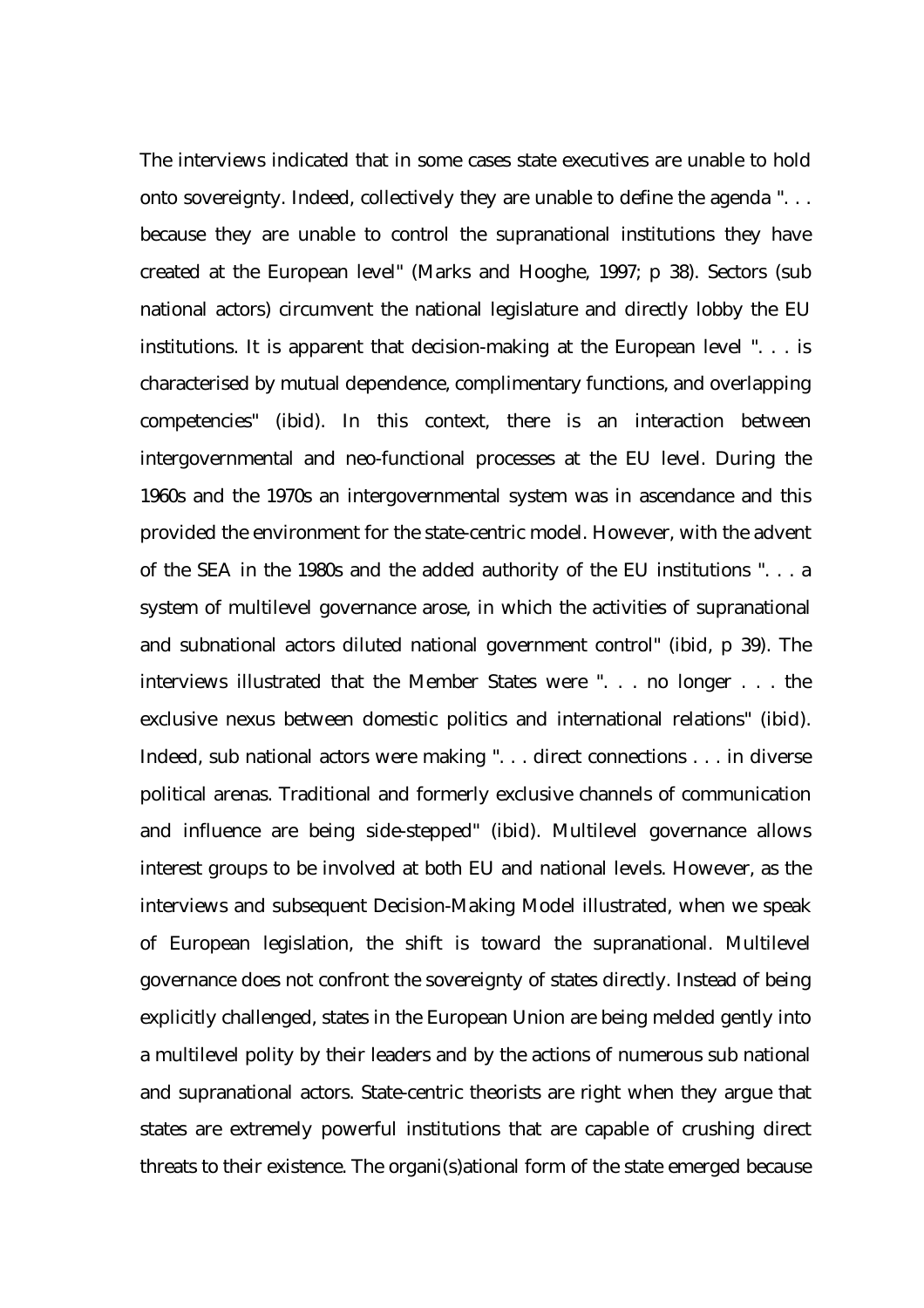it proved an effective means of systematically wielding violence . . . One does not have to argue that states are on the verge of political extinction to believe that their control of those living in their territories has been significantly weakened (Hooghe and Marks, 1997; p 38 author's bracket).

#### **CONCLUSION**

In theoretical terms the paper illustrates aspects of both neo-functionalism and intergovernmentalism. Indeed, it identifies multi-level governance as the predominant means of decision-making at the EU level. On a practical level, the paper indicates implications for the financial services sector in relation to participation in the EU decision-making process. Fundamentally, the paper identifies a process in a situation that relates to life insurance and tentatively makes generalisations in respect of other industries within the financial services sector and the professions. Given the predominance of multi-level governance the empirical data implies that if an industry or profession is to have an impact on the formulation of EU legislation it must be involved in the process as early and for as long as possible.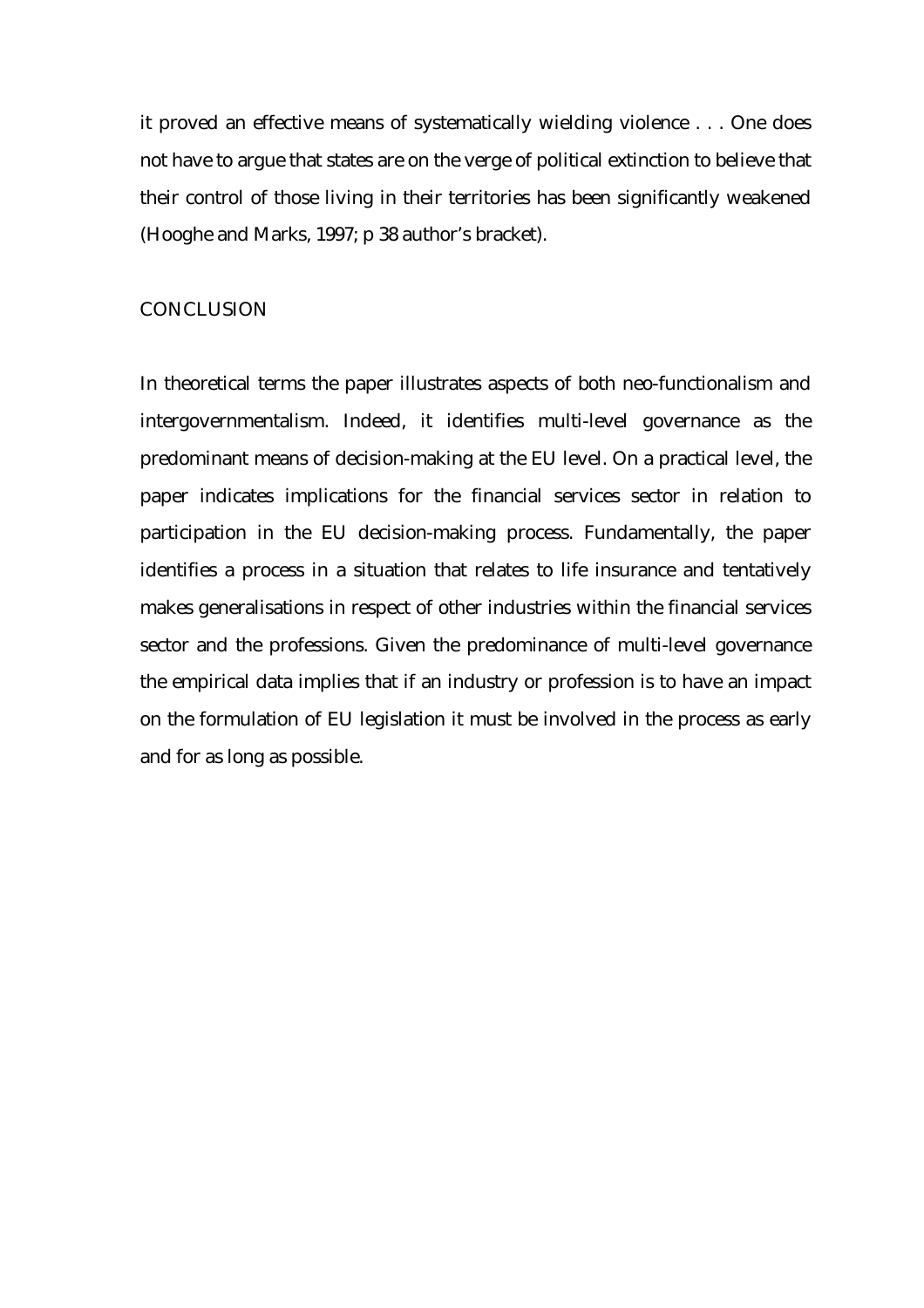#### **APPENDIX**

#### A Survey of the UK Insurance Industry regarding Interest Group Use.

(1) Your company used organised interest groups at the European level i.e. the CEA in the formulation of the third life directive.

(2) Your company used organised interest groups at the national level i.e. the ABI in the formulation of the third life directive.

(3) Your company uses organised interest groups at the European level for most European issues.

(4) Your company subscribes to a European interest group.

(5) Your company subscribes to a national interest group.

(6) Your company lobbies European institutions when its European interests are affected.

(7) Your company lobbies the national government when European interests are affected.

(8) Your company primarily uses interest groups to lobby on its behalf at the European level.

(9) Your company primarily uses interest groups to lobby on its behalf at the national level.

(10) Your company prefers to use interest groups at the European level because this allows European sector wide compromises.

(11) Your company prefers to use interest groups at the national level because this allows nation-wide sector compromises.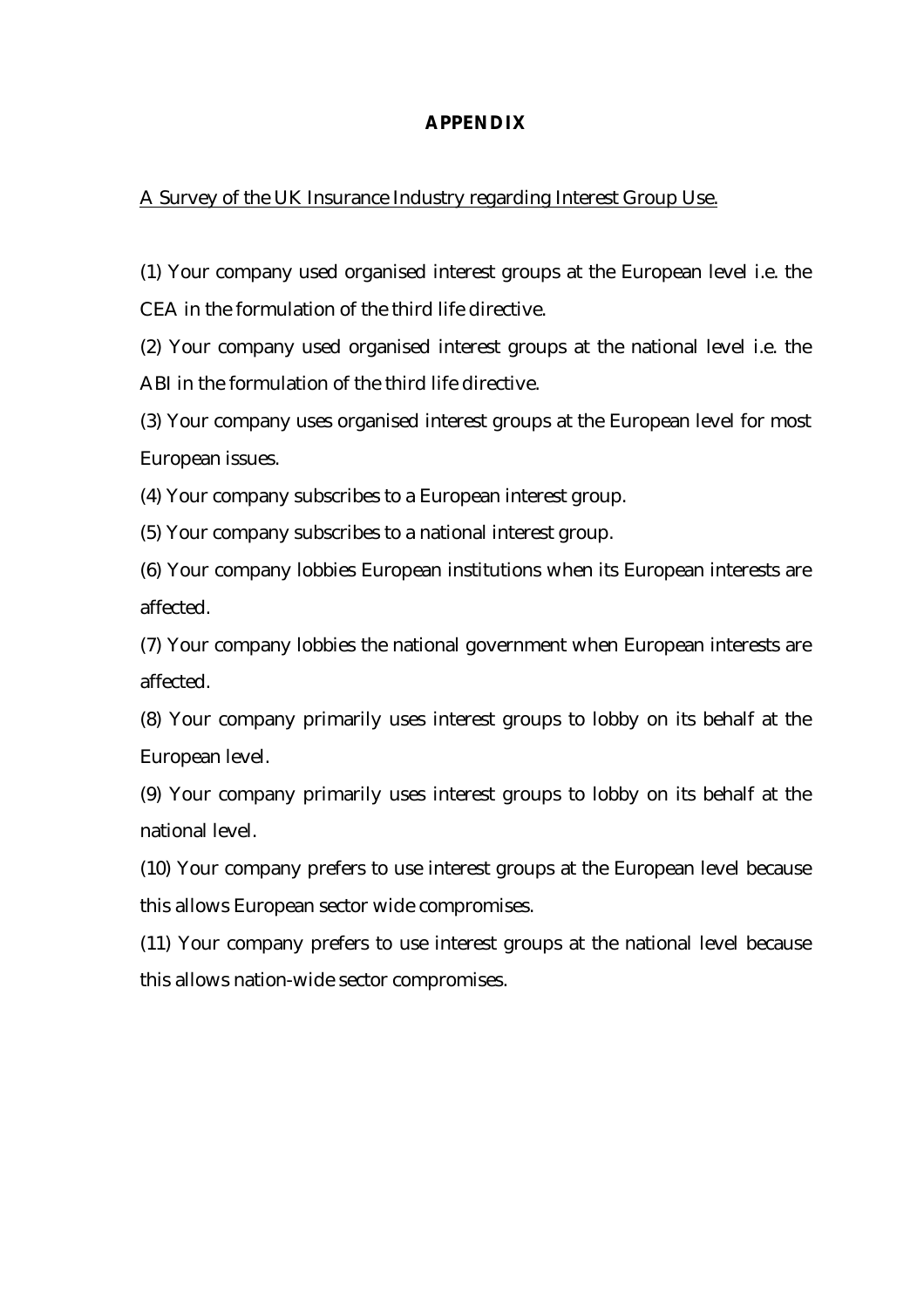#### **REFERENCES**

Cecchini. P. 1988*The European Challenge. The Benefits of a Single Market.* Wildwood House.

Financial Times Management Report. 1992 *Insurance in the EC and Switzerland Structure and development towards harmonisation* .

Gehring, T. 1996 Integrating Integration Theory: Neo-functionalism and International Regimes. *Global Society. Journal of Interdisciplinary International Relations.* Vol 10 No 3.

George, S. 1994 *Supranational Actors and Domestic Politics: Integration Theory Reconsidered in the Light of the Single European Act and Maastricht.* Sheffield Papers in International Studies No 22. (University of Sheffield).

George, S. 1995 *Politics and Policy of the European Community.* Oxford: Oxford University Press.

Haas. E. B. 1958 *The Uniting of Europe.* Stanford University Press.

Haas. E. B. 1964 *Beyond the Nation State. functionalism and International Organization.* Stanford University Press.

Haas. E. B. 1975 'Turbulent Fields and the Theory of Regional Integration'. *International Organization* 30 no 2. pp. 173-212.

Hooghe, L. and Marks, G. (1997) *Contending Models of Governence in the European Union* in (eds) Calfruny, A. W. and Lankowski, C. *Europes Ambiuous Unity. Conflict and Consensus in the Post Maastricht Era.* Lynne Reiner. London.

Howell K.E. 1996*An Application of Grounded Theory: a study of European Integration.* Working Paper No 1 School of Finance and Law, Bournemouth University.

Keohane, R. and Hoffman, S. (1990) *Community Politics and Institutional Change* in *The Dynamics of European Integration* (ed) Wallace, W. The Royal Institute of International Affairs. Pinter. London and New York.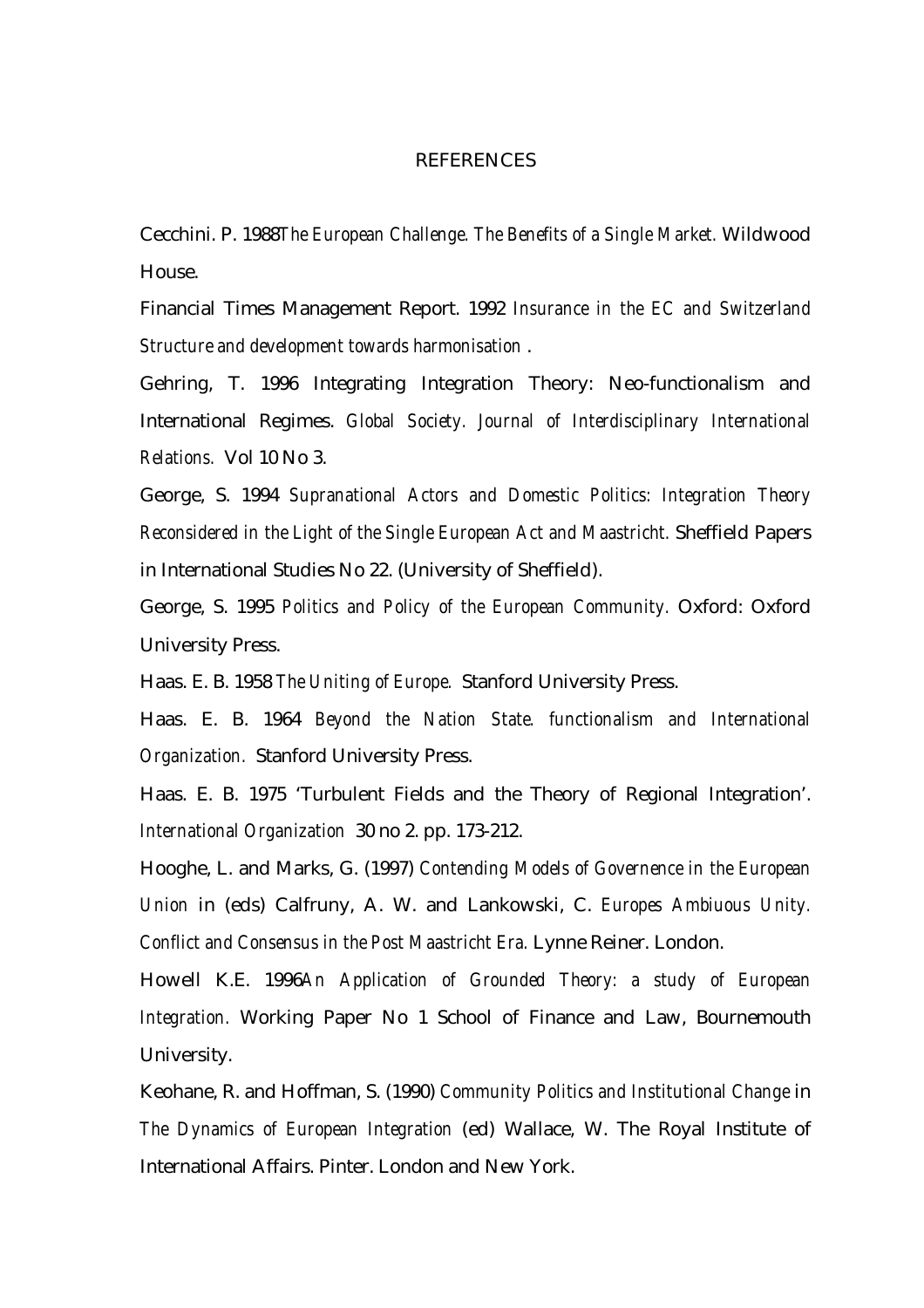Keohane, R. and Hoffman, S. (1991) *Instutional Change in Europe in the 1980s* in *The New European Community: Decision Making and Institutional Change.* Westview.

Kirchner, E. J. (1976) *An Empirical Examination of the Functionalist Concept of Spillover.* Case Western Reserve Unversity.

Marks, G. (1993) *Structural Policy and Multilevel Governance* in*The State of the European Community. The Maastrcht Debate and Beyond Vol 2* (eds) Calfruny, A. W. and Rosenthal, G. G. Lynne Rienner. Longman.

Marks, G. *et al* (1996) *Governance in the European Union.* Sage London.

Marks, G. *et al* (1996a) European Integration from the 1980s: State-Centric *v.* Multi-level Governance. *Journal of Common Market Studies* Vol 34, No 3.

Moravcsik, A. (1991) *Negotiating the Single European Act* in Keohane, R. & Hoffman, S. *The New European Community: Decision-Making and Institutional Change.* Westview.

Moravcsik, A. (1993) Preferences and Power in the European Community: a liberal intergovernmentalist approach. *Journal of Common Market Studies* Vol 31, pp 473-524.

Morganthau. H. J. 1973*The Struggle for Power and Peace. Politics Among Nations.* Knopfe Inc Fifth Edition.

Munich Re. 1988*A Series of Notes on Insurance in the EC*.

Lindberg. L. N. 1963*The Political Dynamics of European Integration.* Stanford University.

Mutimer, D. (1989) 1992 and the Political Integration of Europe: Neofunctionalism Reconsidered. *Journal of European Integration* XIII No I Canada.

Pedersen, T. (1992) Political Change in the European Community. The Single European Act as a Case of System Transformation. *Co-operation and Conflict.* Vol 27 Pt 1 pp 7-44.Peterson, J. (1995) Decision-making in the European Union: towards a framework for analysis. *Journal of European Public policy* 2:1 March pp 69-93.